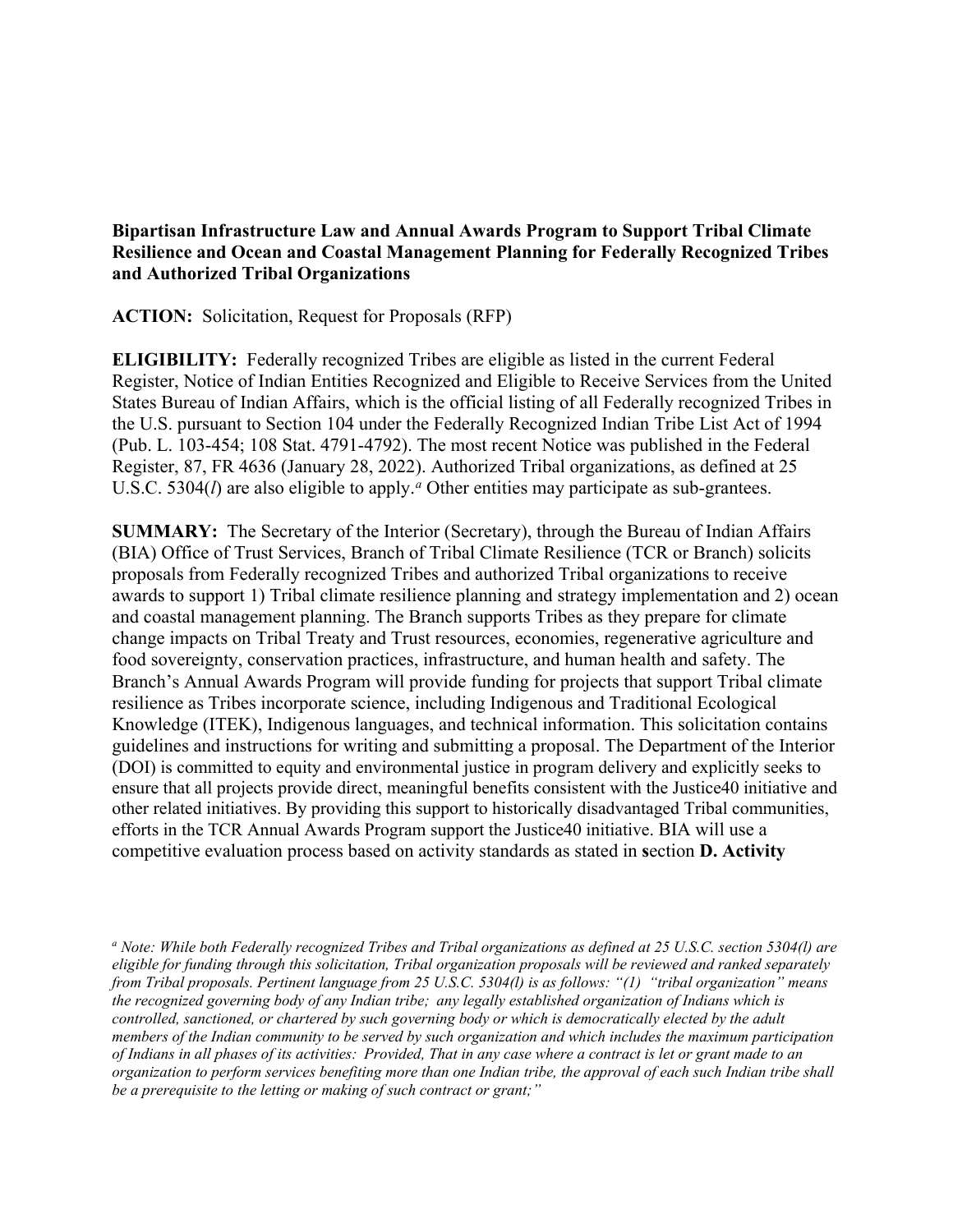**Standards and Evaluation** of this notice to select projects for funding*[b](#page-1-0) .* Contract proposals must contain the information required by 25 CFR 900.8. If there are questions, please refer below to the **FOR FURTHER INFORMATION** section on how to contact the BIA Tribal Climate Resilience staff for assistance.

 organizations, as defined at 25 U.S.C. 5304(*l*) are eligible for funding. All proposals must have **AUTHORITIES:** Awards will be authorized under the Infrastructure Investment and Jobs Act (Public Law 117-58), Continuing Appropriations for fiscal year 2022 (Public Law 117-43), the Further Extending Government Funding Act (Public Law 117-70), Consolidated Appropriations Act of 2022 (P.L. 117-103), 25 U.S.C. 2, and the Snyder Act (25 U.S.C. 13), as amended, Indian Self Determination and Education Assistance Act (ISDEAA), 25 U.S.C.5301 *et. seq.* Tribal Tribal resolution(s) supporting their requests in order to receive funding to enter into an ISDEAA Self-Determination contract under Title III or Self-Governance compact under Title III. Any award under this announcement does not guarantee future funding of any kind, including future BIA Tribal Climate Resilience announcements.

 **DATES AND ADDRESS TO SUBMIT APPLICATION:** Application packages must be **Standard Time, July 6th, 2022**. The BIA Branch of Tribal Climate Resilience will not consider proposals received after this time and date. The required method of submitting proposals is via submitted no later than **7:59 pm Alaska Daylight Time/ 11:59 pm Midnight Eastern**  the USGS ECO Opps website, at [https://sciencebase.usgs.gov/eco-opps/#/.](https://sciencebase.usgs.gov/eco-opps/#/) You must request an ECO Opps account prior to submitting a proposal. Please be advised: **this process can take up to 24 hours, so you will need to submit at least 24 hours before you plan to begin the application process.** Instructions to create an account are provided in the solicitation **APPENDIX**.

Awards Program, please contact Rachael Novak, by email at <u>Rachael.Novak@bia.gov</u> or by **FOR FURTHER INFORMATION:** If you have questions about BIA TCR or the Annual phone at (202) 510-5198. If you have questions regarding the application process, please contact the TCR group email at Resilience. Funding  $@$  bia.gov. An FAQ webinar will be provided following the solicitation release, taking place with a live Q&A session on Monday, April 25<sup>th</sup> at 1:30 pm MDT. The link to register is here:

[https://attendee.gotowebinar.com/register/1540500874348907791.](https://attendee.gotowebinar.com/register/1540500874348907791)

The webinar will be recorded and archived on the Institute for Tribal Environmental Professionals (ITEP) website here: [http://www7.nau.edu/itep/main/tcc/Training/Webinars\\_Schedule.](http://www7.nau.edu/itep/main/tcc/Training/Webinars_Schedule)

 the fiscal year 2022 webinar, and make them available on the Branch of Tribal Climate Following the webinar, TCR will update the presentation slides with new questions asked during

<span id="page-1-0"></span> *b Category 12, RMP Coordinator applicants will be non-competitively funded: however, if applicant requests which meet the activity standards exceed the amount of appropriations available for FY22, some applicants may be in the second or third cohort instead of the first, and will be required to re-submit their application during the following funding cycles.*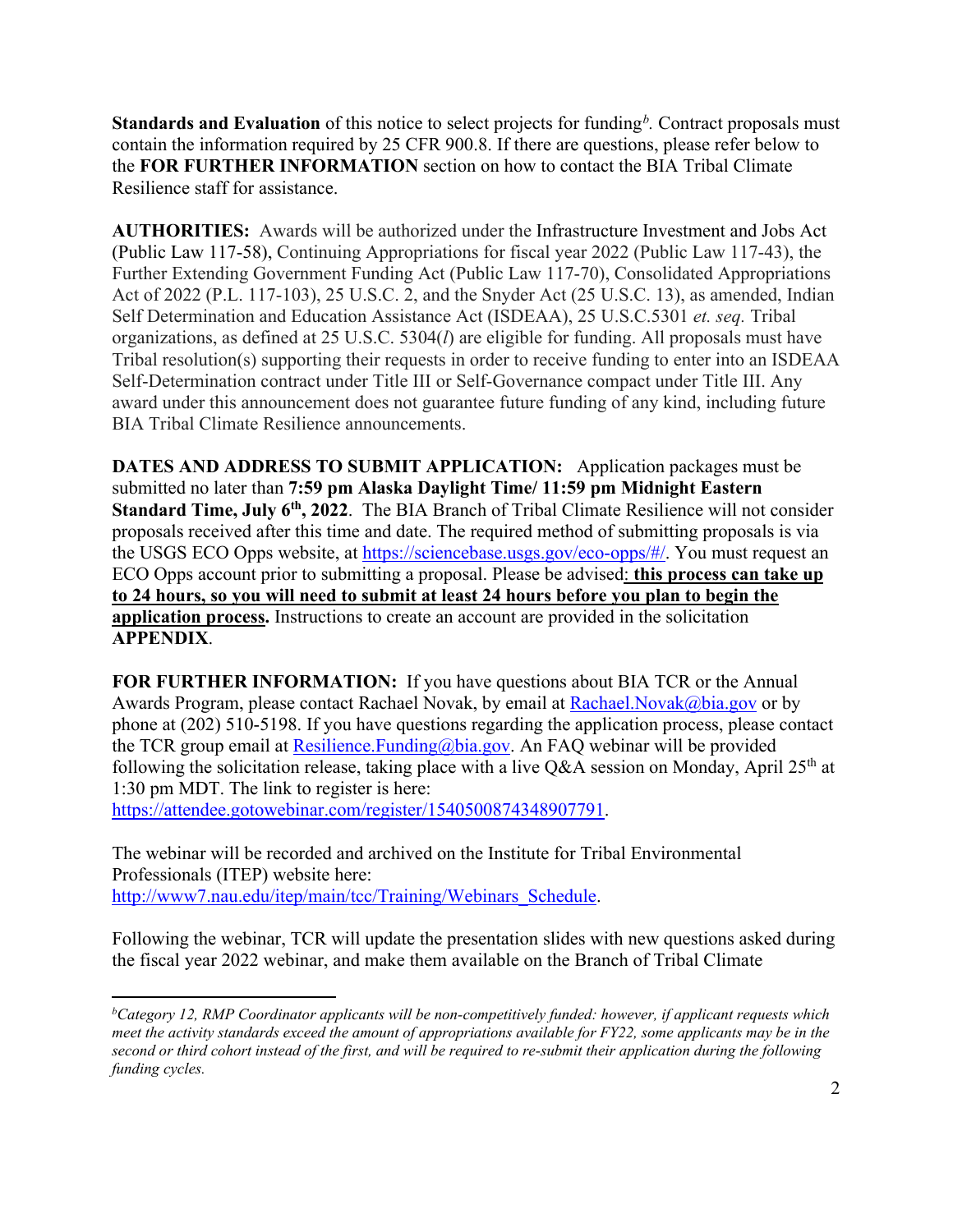Resilience website:<https://www.bia.gov/bia/ots/tribal-climate-resilience-program>via the Tribal technical capacity on Wednesday, April 27th at 1:30 - 3 pm MDT. Join using this Teams "Annual Awards Program" site page. TCR will also host a Grant-writing Webinar to build link:[https://teams.microsoft.com/dl/launcher/launcher.html?url=%2F\\_%23%2Fl%2Fmeetup](https://teams.microsoft.com/dl/launcher/launcher.html?url=%2F_%23%2Fl%2Fmeetup)[join%2F19%3Ameeting\\_YTlkOTc5ZTAtZjliMi00ZTM3LWIwYzUtZmYwMjUxMjA0Y2M5%](https://teams.microsoft.com/dl/launcher/launcher.html?url=%2F_%23%2Fl%2Fmeetup-join%2F19%3Ameeting_YTlkOTc5ZTAtZjliMi00ZTM3LWIwYzUtZmYwMjUxMjA0Y2M5%40thread.v2%2F0%3Fcontext%3D%257B%2522Tid%2522%3A%25220693b5ba-4b18-4d7b-9341-f32f400a5494%2522%252c%2522Oid%2522%3A%25225532f4de-7176-4fe0-9e1c-19ea5174985c%2522%257D%26anon%3Dtrue&type=meetup-join&deeplinkId=f65b161b-5d3f-4dd9-b84b-47f270671cbe&directDl=true&msLaunch=true&enableMobilePage=false&suppressPrompt=true)  [40thread.v2%2F0%3Fcontext%3D%257B%2522Tid%2522%3A%25220693b5ba-4b18-4d7b-](https://teams.microsoft.com/dl/launcher/launcher.html?url=%2F_%23%2Fl%2Fmeetup-join%2F19%3Ameeting_YTlkOTc5ZTAtZjliMi00ZTM3LWIwYzUtZmYwMjUxMjA0Y2M5%40thread.v2%2F0%3Fcontext%3D%257B%2522Tid%2522%3A%25220693b5ba-4b18-4d7b-9341-f32f400a5494%2522%252c%2522Oid%2522%3A%25225532f4de-7176-4fe0-9e1c-19ea5174985c%2522%257D%26anon%3Dtrue&type=meetup-join&deeplinkId=f65b161b-5d3f-4dd9-b84b-47f270671cbe&directDl=true&msLaunch=true&enableMobilePage=false&suppressPrompt=true)[9341-f32f400a5494%2522%252c%2522Oid%2522%3A%25225532f4de-7176-4fe0-9e1c-](https://teams.microsoft.com/dl/launcher/launcher.html?url=%2F_%23%2Fl%2Fmeetup-join%2F19%3Ameeting_YTlkOTc5ZTAtZjliMi00ZTM3LWIwYzUtZmYwMjUxMjA0Y2M5%40thread.v2%2F0%3Fcontext%3D%257B%2522Tid%2522%3A%25220693b5ba-4b18-4d7b-9341-f32f400a5494%2522%252c%2522Oid%2522%3A%25225532f4de-7176-4fe0-9e1c-19ea5174985c%2522%257D%26anon%3Dtrue&type=meetup-join&deeplinkId=f65b161b-5d3f-4dd9-b84b-47f270671cbe&directDl=true&msLaunch=true&enableMobilePage=false&suppressPrompt=true)[19ea5174985c%2522%257D%26anon%3Dtrue&type=meetup-join&deeplinkId=f65b161b-5d3f-](https://teams.microsoft.com/dl/launcher/launcher.html?url=%2F_%23%2Fl%2Fmeetup-join%2F19%3Ameeting_YTlkOTc5ZTAtZjliMi00ZTM3LWIwYzUtZmYwMjUxMjA0Y2M5%40thread.v2%2F0%3Fcontext%3D%257B%2522Tid%2522%3A%25220693b5ba-4b18-4d7b-9341-f32f400a5494%2522%252c%2522Oid%2522%3A%25225532f4de-7176-4fe0-9e1c-19ea5174985c%2522%257D%26anon%3Dtrue&type=meetup-join&deeplinkId=f65b161b-5d3f-4dd9-b84b-47f270671cbe&directDl=true&msLaunch=true&enableMobilePage=false&suppressPrompt=true)[4dd9-b84b-](https://teams.microsoft.com/dl/launcher/launcher.html?url=%2F_%23%2Fl%2Fmeetup-join%2F19%3Ameeting_YTlkOTc5ZTAtZjliMi00ZTM3LWIwYzUtZmYwMjUxMjA0Y2M5%40thread.v2%2F0%3Fcontext%3D%257B%2522Tid%2522%3A%25220693b5ba-4b18-4d7b-9341-f32f400a5494%2522%252c%2522Oid%2522%3A%25225532f4de-7176-4fe0-9e1c-19ea5174985c%2522%257D%26anon%3Dtrue&type=meetup-join&deeplinkId=f65b161b-5d3f-4dd9-b84b-47f270671cbe&directDl=true&msLaunch=true&enableMobilePage=false&suppressPrompt=true)[47f270671cbe&directDl=true&msLaunch=true&enableMobilePage=false&suppressPrompt=true](https://teams.microsoft.com/dl/launcher/launcher.html?url=%2F_%23%2Fl%2Fmeetup-join%2F19%3Ameeting_YTlkOTc5ZTAtZjliMi00ZTM3LWIwYzUtZmYwMjUxMjA0Y2M5%40thread.v2%2F0%3Fcontext%3D%257B%2522Tid%2522%3A%25220693b5ba-4b18-4d7b-9341-f32f400a5494%2522%252c%2522Oid%2522%3A%25225532f4de-7176-4fe0-9e1c-19ea5174985c%2522%257D%26anon%3Dtrue&type=meetup-join&deeplinkId=f65b161b-5d3f-4dd9-b84b-47f270671cbe&directDl=true&msLaunch=true&enableMobilePage=false&suppressPrompt=true) 

There is no pre-registration required. A call-in option is available (audio only) +1 202-640- 1187,,431548730# Phone Conference ID: 431 548 730#

 help would not create a conflict of interest, the applicant should submit a written request for in the **DATES AND ADDRESS TO SUBMIT APPLICATION** section to allow BIA time to their proposals as far as possible in advance of the deadline to allow BIA time to provide feedback concerning any possible deficiencies and allow for application revisions, if necessary. If an applicant needs BIA's assistance with some aspect of the application process, and BIA's technical assistance to BIA. Submit requests to BIA well in advance of the deadlines established provide appropriate assistance. Applicants not seeking technical assistance should also submit

## **CATEGORIES OF AVAILABLE FUNDING:** There are 13 award categories, listed below.

Climate Adaptation (Categories 1, 2, 3, 6, 10, and 13)

- Category 1. Trainings and Workshops (maximum: \$150,000)
- Category 2. Adaptation Planning (maximum: \$250,000)
- Category 3. Travel Support for Adaptation Planning (maximum: \$15,000)
- Category 6. Capacity Building for Scoping Efforts (maximum: \$65,000)
- Category 10. Implementation of Climate Adaptation Strategies (maximum: \$2,000,000)
- Category 13. International ITEK Virtual Exchange (maximum: \$10,000)

Ocean and Coastal Management (Categories 4 and 5)

Category 4. Ocean and Coastal Management Planning (maximum: \$150,000)

Category 5. Travel Support for Ocean and Coastal Management (maximum: \$15,000)

Relocation, Managed Retreat, or Protect-in-Place (Categories 7, 11, and 12)

- Category 7. Relocation, Managed Retreat, or Protect-in-Place Planning (maximum: \$300,000)
- Category 11. Implementation of Community Relocation, Managed Retreat, or Protect-in-Place Actions (maximum: \$3,000,000)
- Category 12. Relocation, Managed Retreat, or Protect-in-Place (RMP) Coordinator (maximum: \$150,000 per year for up to three years)

Internships and Youth Engagement (Categories 8 and 9) Category 8. Internships (maximum: \$50,000) Category 9. Youth Engagement (maximum: \$50,000)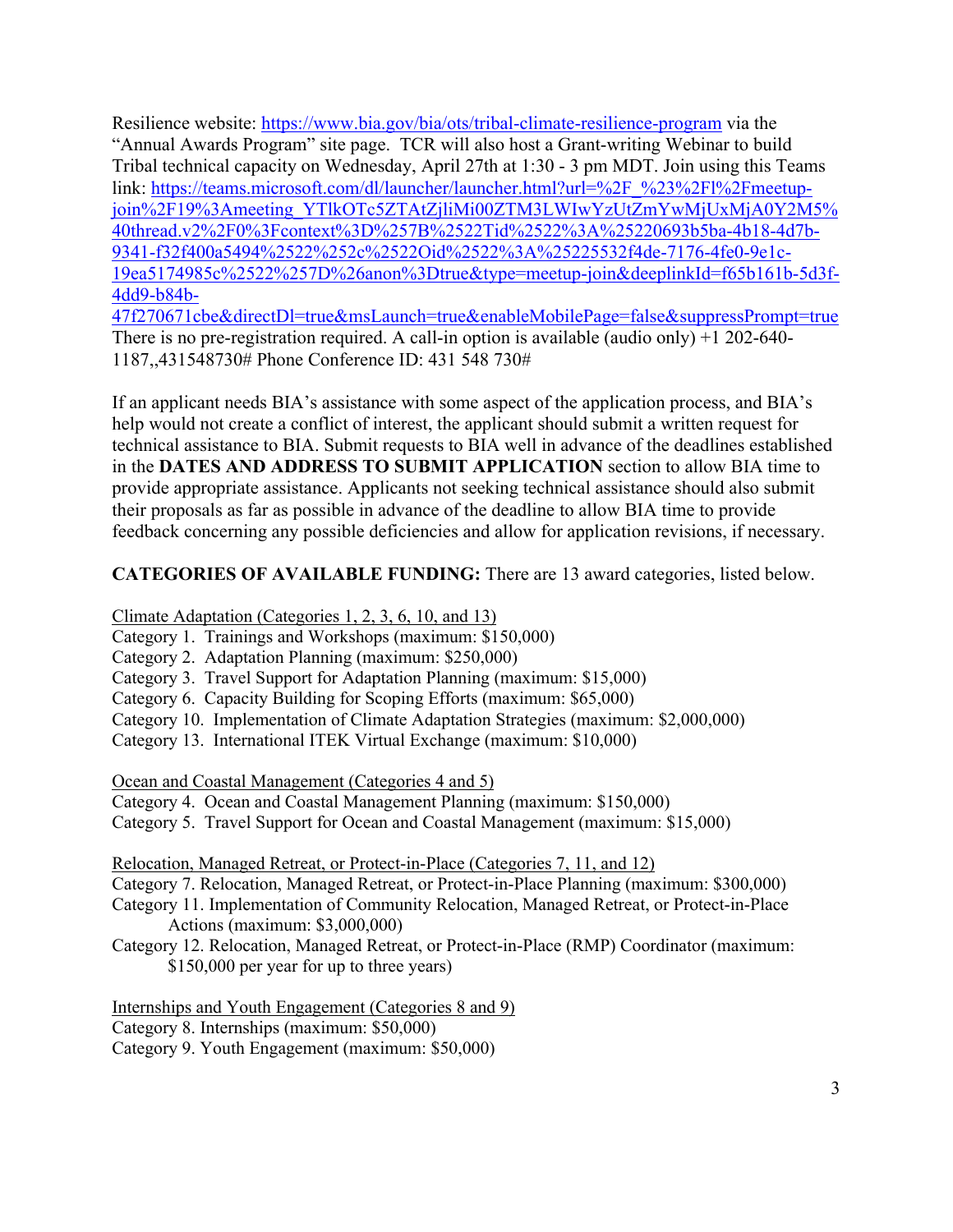year, as well as through fiscal year 2026. Tribes must maintain good standing status for the to third parties under the Freedom of Information Act (FOIA), 5 U.S.C. 552, and the Department **FUNDING LIMITATIONS:** Awards are subject to available funding. The Branch is funded through annual appropriations by Congress. There is no assurance that TCR will be funded in subsequent years. However, Bipartisan Infrastructure Law (BIL) funding is guaranteed through fiscal year 2026. BIL funds will provide for some of the Annual Awards Program awards this purposes of future funding requests. Any award under this announcement does not guarantee future funding of any kind, including future Tribal Climate Resilience announcements. *Note: Any information in the possession of the BIA or submitted to the BIA throughout the process, including final work product, constitute government records and may be subject to the disclosure of the Interior's FOIA regulations at 43 CFR part 2, unless a FOIA exemption or exception applies, or other provisions of law protect the information.* 

 The Branch intends to make available approximately \$46 million for awards this fiscal year. applicant shall not receive more than one implementation award in a given funding cycle (annual thus they will not receive an award from one of the larger Categories in addition to a Category 6 building to build internal Tribal technical staffing, nor are they eligible to receive TCR funds to implement, develop or construct on Tribal Trust lands). For more detail regarding elements and  activity standards for all 13 Categories of funding, see section **D. Activity Standards and**  Because funding is limited, individual awards shall not exceed the designated maximum amounts, as indicated above. There is no award minimum. Applicants are not guaranteed to be funded at the requested amount. For each applicant, there is a limit of one award per Category, and ea[c](#page-3-0)h applicant shall not receive more than two awards across the larger Categories<sup>c</sup>. An solicitation). Category 6 is limited to Tribes which have **not** previously received an award from one of the larger Categories. Category 6 applicants should be seeking to build Tribal capacity, award in this solicitation. Capacity building and implementation Categories 6, 10, 11, and 12 are limited to Federally recognized Tribes only (Tribal organizations are not eligible for capacity **Evaluation**.

#### **PROPOSAL APPLICATION GUIDELINES:**

- A. Background
- B. Contract Proposal Content Requirements
- C. Disallowed Costs
- D. Activity Standards and Evaluation
- E. Transfer of Funds and Reporting Requirements for Awardees

#### **A. Background:**

Tribal Climate Resilience awards will be made to projects that address vulnerability to climate change impacts through the following: development of regionally focused or topically focused

<span id="page-3-0"></span> *c Larger Categories are those Categories with maximum amounts greater than \$100,000, specifically, Categories 1, 2, 4, 7, 10 and 11.*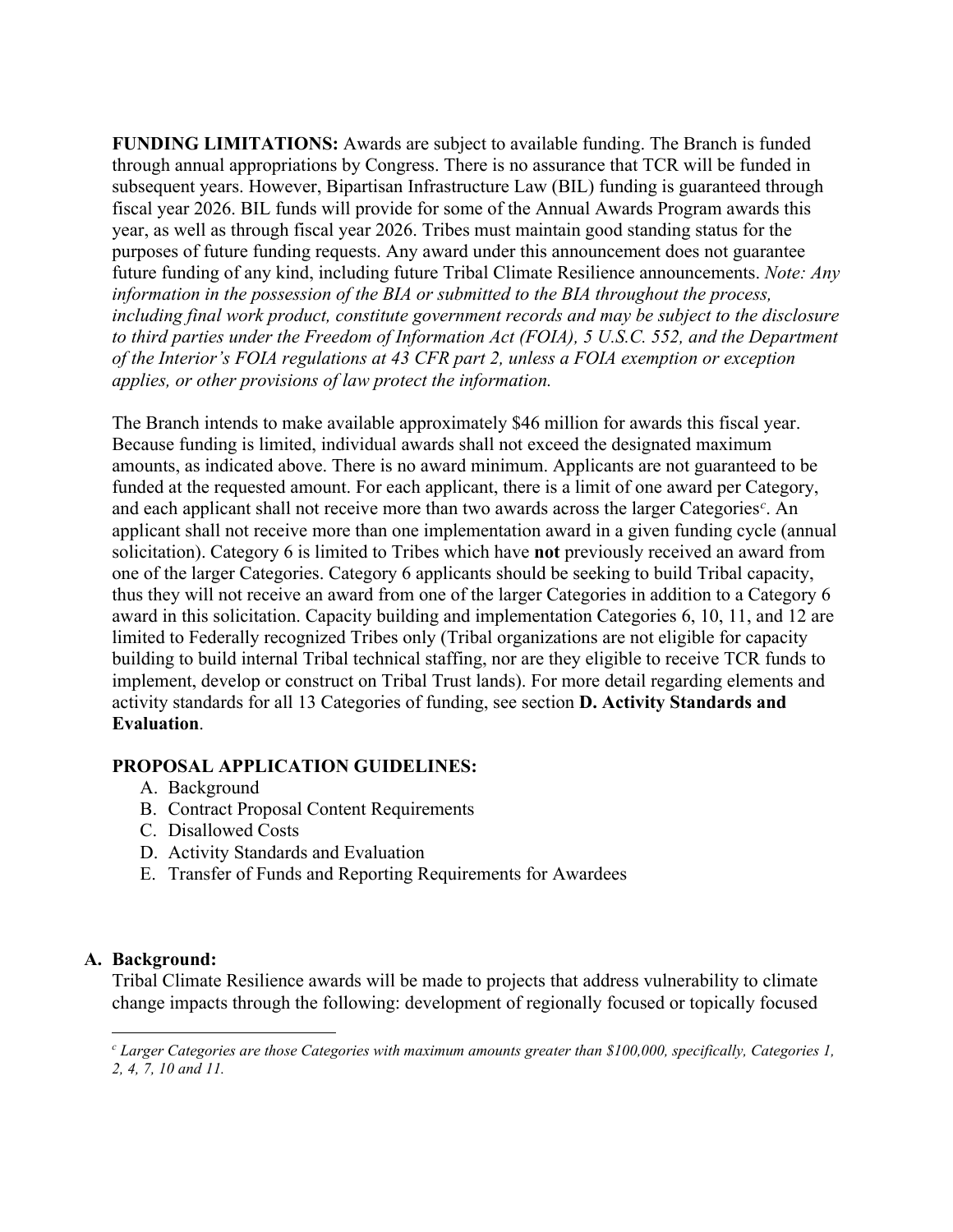information to address vulnerability to climate change. training; adaptation planning and data development; internships and youth engagement; travel to access training and attend technical workshops to build resilience skills and capacity; planning and design of relocation, managed retreat, and protect-in-place (RMP) efforts for coastal and riverine communities; implementation projects identified in previously completed planning documents (planning projects are not limited to BIA funded plans); capacity building to support RMP coordinators; and international ITEK virtual exchanges. Awards will also support projects that ensure Tribal participation in ocean and coastal (including the Great Lakes) cooperative planning, projects for ecological health, regenerative agriculture and food sovereignty, conservation practices, resilience, community safety and health, and economic security for present and future generations. Applications should describe how proposed projects will incorporate science, including ITEK, Indigenous languages traditional governance, and technical

#### **B. Contract Proposal Content Requirements**

Section 25 CFR 900.8 requires that initial contract proposals contain the information listed below. Applications in every Category of funding must satisfy all five Content Requirements.

 applications, it will be returned to the Tribe with an explanation of missing components. An **AND ADDRESS TO SUBMIT APPLICATION** section above. See the Table 1 at the end of If an incomplete proposal is received at least one week prior to the deadline to submit applicant whose application package is returned for this reason will be allowed to address the missing component(s) and resubmit the application for consideration, provided all issues are resolved and the complete application is resubmitted before the deadline listed in the **DATES**  section **B. Contract Proposal Content Requirements** for visual clarification of Content Requirements by funding Category.

#### 1. Content Requirement 1: Eco Opps Info

Include the following information:

- Include the following information:<br>a) *Category:* Category of funding the application is for.
- b) *Title:* A unique project title with work product in the name: e.g., adaptation plan, relocation plan, etc. Do not use "BIA Tribal Climate Resilience" or "Category" as part of the proposal title.
- c) *Request:* The total amount of funding requested from the Annual Awards Program, including indirect rates but not including any matching amounts.
- d) *Applicant Name:* The full name of the proposing Tribe or Tribal organization.
- e) *Partners* (who **will** receive funding): Indicate whether the proposal includes partners that will receive funding from BIA, such as Cooperative Ecosystem Studies Units (CESU) partner academic institutions, etc. Formal partnerships must include signed letters of support from the partnering entity.
- f) *Partners* (who **will not** receive funding): Indicate proposed partners that will not receive funding such as other Tribes or entities, if any. Formal partnerships should include signed letters of support from other Tribes or entities.
- g) *Number Benefitting:* The estimated number of Indian people who will benefit under the proposals. This number is likely to be more specific than the overall number of Tribal members/citizens.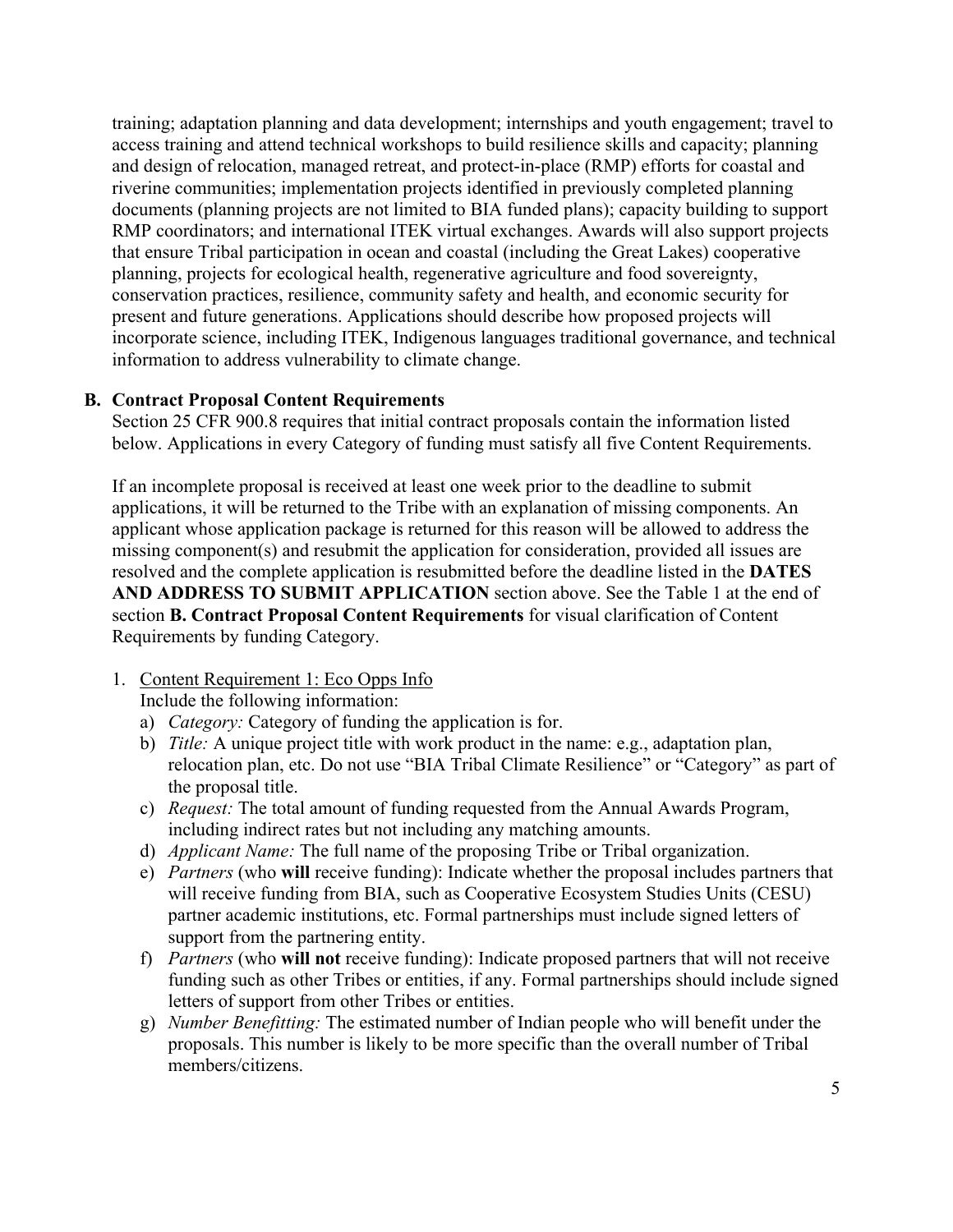- award from BIA Tribal Climate Resilience since 2014. h) *Previous Recipient:* Indicate whether the Tribe has received a Category 1, 2, 4, or 7
- their Capacity Building award, the Tribe is **not** eligible to indicate that they are a *i) Previous Capacity Building Recipient:* If applying for a Category 2 award, indicate whether the Tribe has previously received a Category 6, Capacity Building award from the BIA-TCR since 2014. If the Tribe has already received a Category 2 award following previous Capacity Building recipient (must check "no").
- j) *Summary:* A proposal summary to be made public, if awarded.
- k) *Ecosystem Restoration Potential:* This is an optional criterion which the applicant may choose to address if the proposed project applies to ecosystem restoration, and is only applicable to Category 2, 4, 7, 10 and 11 applications. See **D. Activity Standards and Evaluation** section for more information.
- l) *Co-stewardship Potential*: This is an optional criterion which the applicant may choose to address if the proposed project applies to co-stewardship of Federal or other non-tribal lands.
- m) *Sacred Site and/or Treaty Rights Access and/or Protection Potential: This is an optional* criterion which the applicant may choose to address if the proposed project applies to access or protection of sacred sites or Treaty rights.
- n) Confirmation of other completed Content Requirements.
- 2. Content Requirement 2: Tribal resolution and/or cover letter with signature summarizing interest and leadership support

 Tribe, they must have a resolution from the Tribe, however, if the proposal is for a training **Tribal resolutions are required to enter into P.L. 93-638 contracts, if the proposal is selected for award**. Signed Tribal resolutions must summarize interest and intent. Selfgovernance (compact) Tribes are to submit a cover letter summarizing interest and leadership support but do not need to submit a resolution. For Tribal organizations proposing to develop a product (e.g., plan, assessment, etc. such as for a Category 2 or 4 proposal) on behalf of a (e.g., Category 1) open to any interested Tribe, only a cover letter from the tribal organization leadership is required.

- 3. Content Requirement 3: Proposal describing the proposed project and associated activities resolution, budget table, and negotiated indirect cost rate agreement are part of the application but not subject to the proposal length limit. Supplemental materials such as letters content for each type of application. Proposals shall be clear and brief, and **should not exceed 6 pages in length.** The Tribal of support, charts, graphs, maps, photographs, graphics, planning documents, and/or other relevant information may be included in an appendix and do not count against the 6-page proposal limit. See **D. Activity Standards and Evaluation** for more information on required
- 4. Content Requirement 4: A detailed budget table and budget narrative Budgets should identify funds requested for the work, including identification of the programs, functions, services, or activities specified in the proposal. Tips:
	- a) A budget narrative will need to be provided within Eco Opps or as an attachment in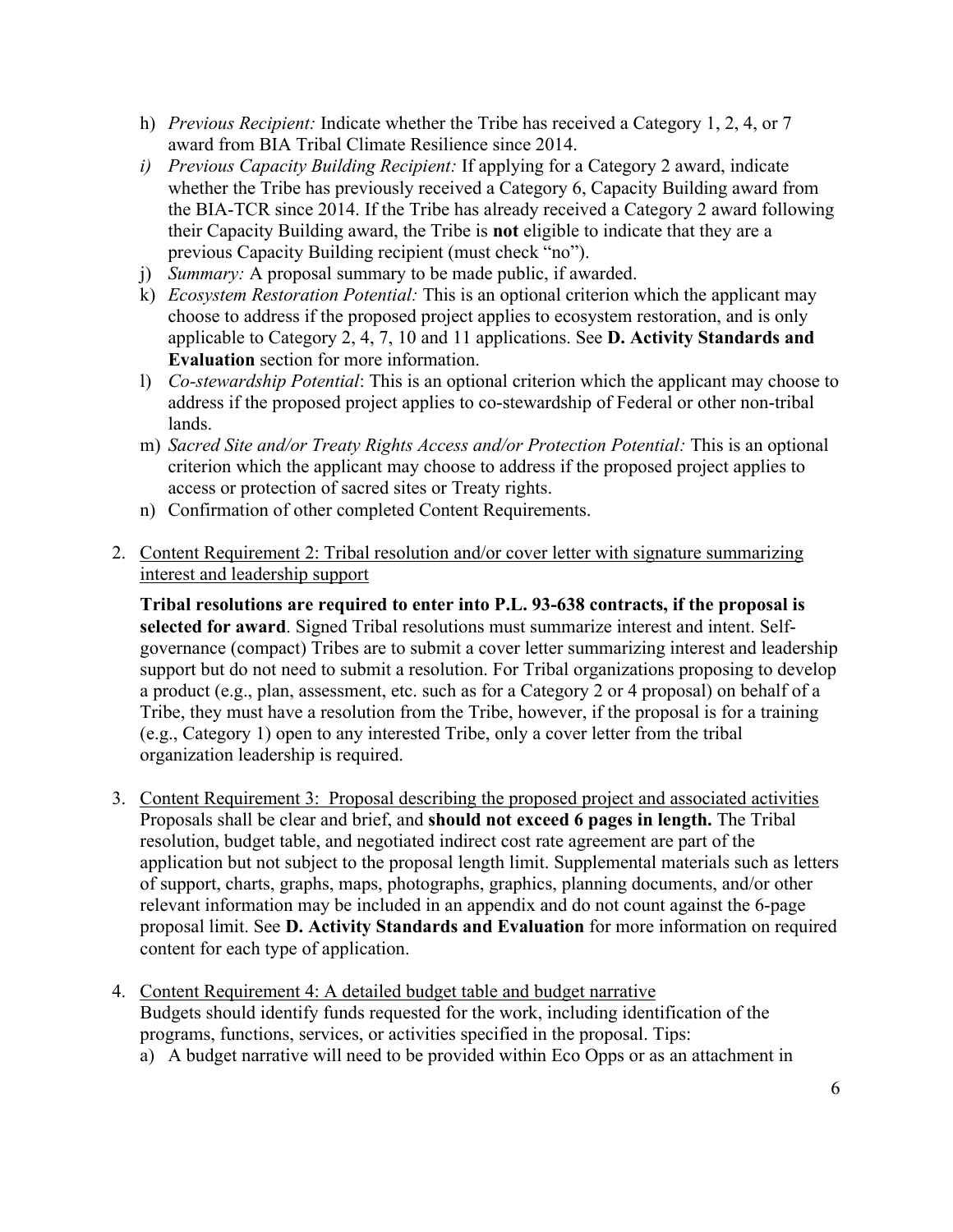proposal.

- b) Attach the budget table in a spreadsheet as a separate attachment (Microsoft Excel preferred).
- *should only include those requested by the TCR Annual Awards Program and should not*  c) Ensure that the requested amount indicated accurately reflects the requested amount summarized in the budget table, and is at or below the maximum for the Category sought (see the **CATEGORIES OF AVAILABLE FUNDING** section). *Note: Total amounts include Tribal match, in-kind, or leveraged funds from other agencies and/or organizations.*
- 5. Content Requirement 5: A copy of the Negotiated Indirect Cost Rate Agreement (NICRA) or other statement
	- One of the following must be submitted to identify indirect costs of the proposed project: a) A copy of the current approved NICRA (should not be expired); or,
	-
	- administrative overhead costs; or, b) if negotiations are ongoing and not yet final, a statement of the estimated amount requested for indirect costs, pending timely establishment of a rate or negotiation of
	- c) a statement accepting a 10% de minimus rate if the Tribe or Tribal organization has never received a NICRA and does not currently have one in negotiations.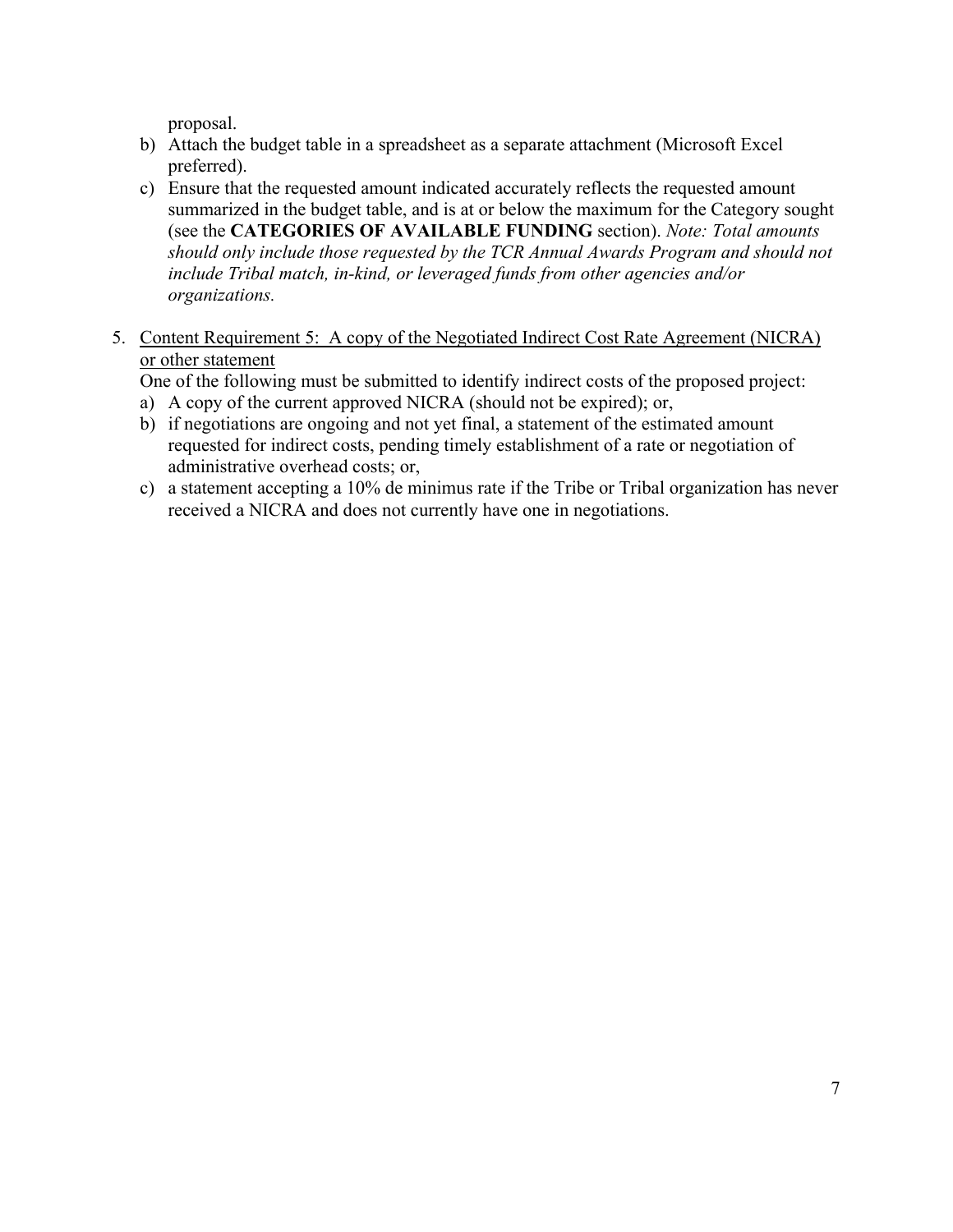| <b>Fillbudge PSE Application</b>                                                       | <b>Managery Ginbonent!</b><br>Fille ble Cover Page | Tribal Resultions in Line | Mandalon Campanent 3:<br>Mandary Component ? | Budget rate att Budget | Negotia ted Indian Test Cost Rate<br><b>Managery Component &amp;</b> | Manuel Londonents. |
|----------------------------------------------------------------------------------------|----------------------------------------------------|---------------------------|----------------------------------------------|------------------------|----------------------------------------------------------------------|--------------------|
| Category 1: Trainings and Workshops                                                    |                                                    | X                         | x                                            | X                      | x                                                                    | x                  |
| Category 2: Adaptation Planning                                                        |                                                    | x                         | x                                            | x                      | x                                                                    | x                  |
| Category 3: Travel Support for<br><b>Adaptation Planning</b>                           | X                                                  |                           | x                                            | x                      | x                                                                    | x                  |
| Category 4: Ocean and Coastal<br><b>Management Planning</b>                            |                                                    | x                         | х                                            | x                      | x                                                                    | х                  |
| Category 5: Travel Support for Ocean<br>and Coastal Management                         | x                                                  |                           | x                                            | x                      | x                                                                    | x                  |
| Category 6: Capacity Building                                                          | x                                                  |                           | x                                            | x                      | x                                                                    | x                  |
| Category 7: Relocation, Managed<br>Retreat or Protect-in-Place Planning                |                                                    | x                         | x                                            | x                      | x                                                                    | x                  |
| Category 8: Internships                                                                | X                                                  |                           | x                                            | x                      | x                                                                    | x                  |
| Category 9: Youth Engagement                                                           | X                                                  |                           | x                                            | x                      | x                                                                    | x                  |
| Category 10: Implementation of Climate<br><b>Adaptation Strategies</b>                 |                                                    | x                         | x                                            | x                      | X                                                                    | x                  |
| Category 11: Implementation for<br>Relocation, Managed Retreat, or<br>Protect-in-Place |                                                    | x                         | x                                            | x                      | x                                                                    | X                  |
| Category 12: Relocation, Managed<br>Retreat, or Protect-in-Place Coordinator           | x                                                  |                           | x                                            | x                      | x                                                                    | x                  |
| Category 13: International Indigenous<br><b>Exchanges</b>                              | X                                                  |                           | x                                            | x                      | X                                                                    | x                  |

*Table 1 (left): Content Requirement by funding Category. To ensure no Content Requirements are missed during application development, adhering to the necessary components indicated with "x's" in this table will ensure applications are complete.* 

#### **C. Disallowed Costs**

Elements or activities that cannot be funded include:

- a) Establishing or operating a Tribal office and/or purchase of office equipment not specific to the proposed project.
- b) Supplementing employment for current positions not significantly and directly involved in the proposed project. This includes fringe benefits of positions not significantly and directly involved in the proposed project (e.g., an Executive Director with little to no described involvement in proposed work).
- c) International travel.
- d) Legal fees or contracted negotiation fees (e.g., legal counsel).
- e) Application fees associated with permitting.
- never received a negotiated indirect cost rate, then the 10% de minimus rate may be used). f) Non-negotiated indirect cost rates (unless the entity is in the process of negotiations or has
- g) Entertainment.
- conference locations are allowable up to \$1,000 per proposal. h) For remote training or conference locations (where eating establishments are not within a reasonable distance), food costs are allowable, but should not exceed \$10,500 or 7% of the total requested amount (whichever is less). Refreshments for non-remote training or
- i) Any other activities not authorized by the Tribal award letter (e.g., a change in scope).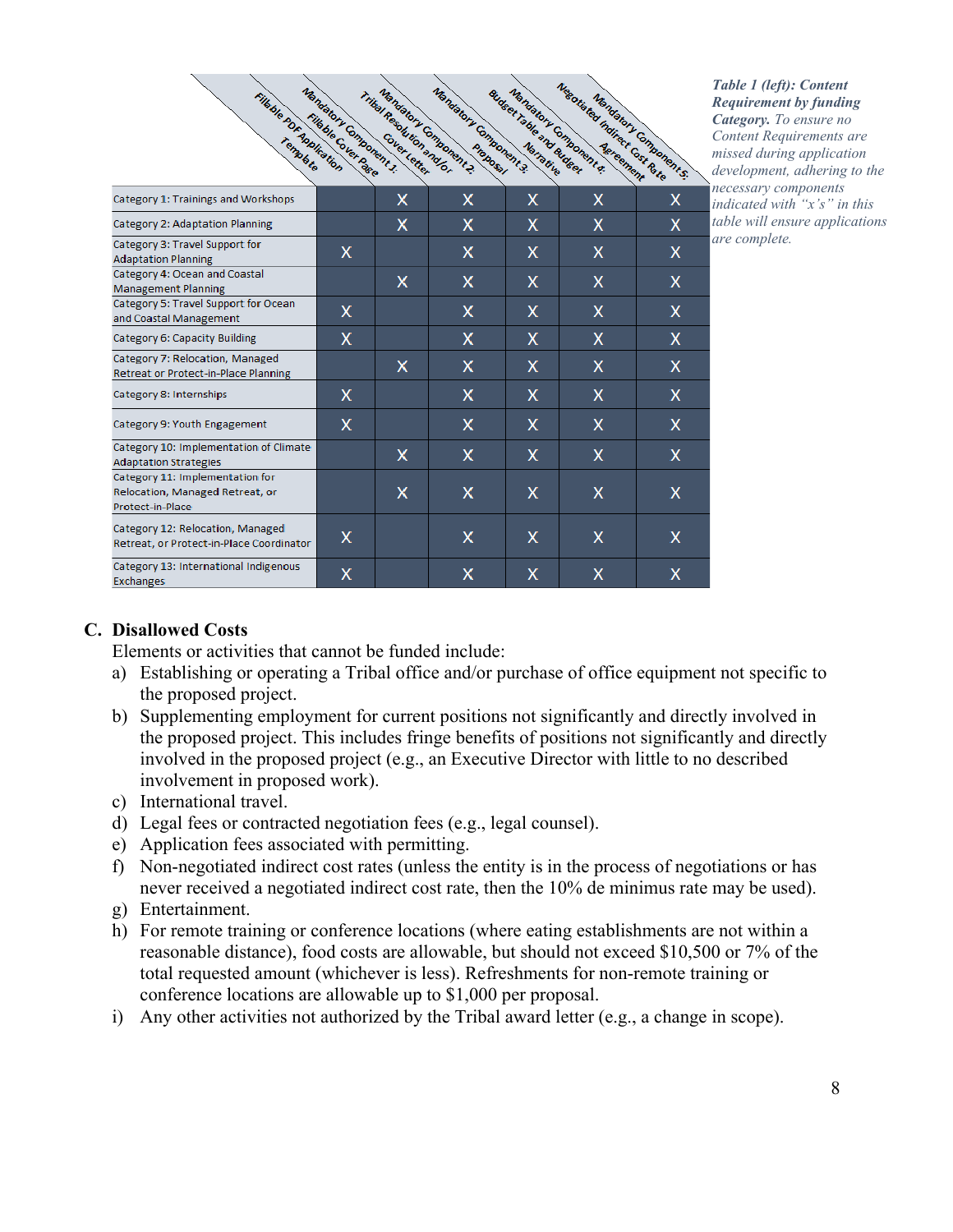## **D. Activity Standards and Evaluation**

 Activity standards must be met in any Contract Proposal submitted under 25 CFR 900.8. The type of application and will be scored accordingly. Types of applications include: trainings and relocation, managed retreat, or protect-in-place coordinator (Category 12), or international ITEK following sections outline the activity standards for each funding Category. All applications will be evaluated for responsiveness to the following activity standards outlined below under each workshops (Category 1), planning (Categories 2, 4, and 7), travel (Categories 3 and 5), capacity building (Category 6), youth (Categories 8 and 9), implementation (Categories 10 and 11), virtual exchanges (Category 13).

The mission of the BIA Branch of Tribal Climate Resilience is to build climate resilience at the project level through leadership engagement, delivery of data and tools, training, and Tribal capacity building. The funds announced in this notice support Federally recognized Tribes in their planning efforts to build Tribal climate resilience through Tribally designed training, planning, vulnerability assessments, supplemental monitoring, capacity building, implementation, and informational exchanges. The ocean and coastal management categories of funding support planning, science and tool development, and capacity building for coastal Tribes including the Great Lakes Tribes. Ocean and coastal management projects do not necessarily need to address climate resilience. The following sections outline the information needed in each proposal, the activity standards, and the scoring system for each type of application. Each of the activity standards are worth up to 100 points, while supplemental points administer additional point value.

## *Trainings and Workshops Activity Standards: Category 1*

#### Maximum per award: \$150,000

Category 1, Trainings and Workshops awards support Tribes to design and host regional or national Tribal training(s) or workshop(s) that will assist Tribal leaders, program coordinators, planners, and managers in developing the skills necessary to address climate change by developing Tribal adaptation plans, or management options, through in-person and webinar trainings and workshops.

The following information must be addressed within the proposal:

#### *Executive Summary (0-10 points):*

1. Provide a brief executive summary.

#### *Project Design and Implementation Feasibility (0-50 points):*

- 1. Describe training design, intended audience, method of delivery (in-person instruction, webinar, facilitated instruction, including remote delivery ability, recorded sessions, or webinars), and project deliverables which may include (15/50 points):
	- Tribal case studies of climate adaptation planning
	- Adult learning techniques to be employed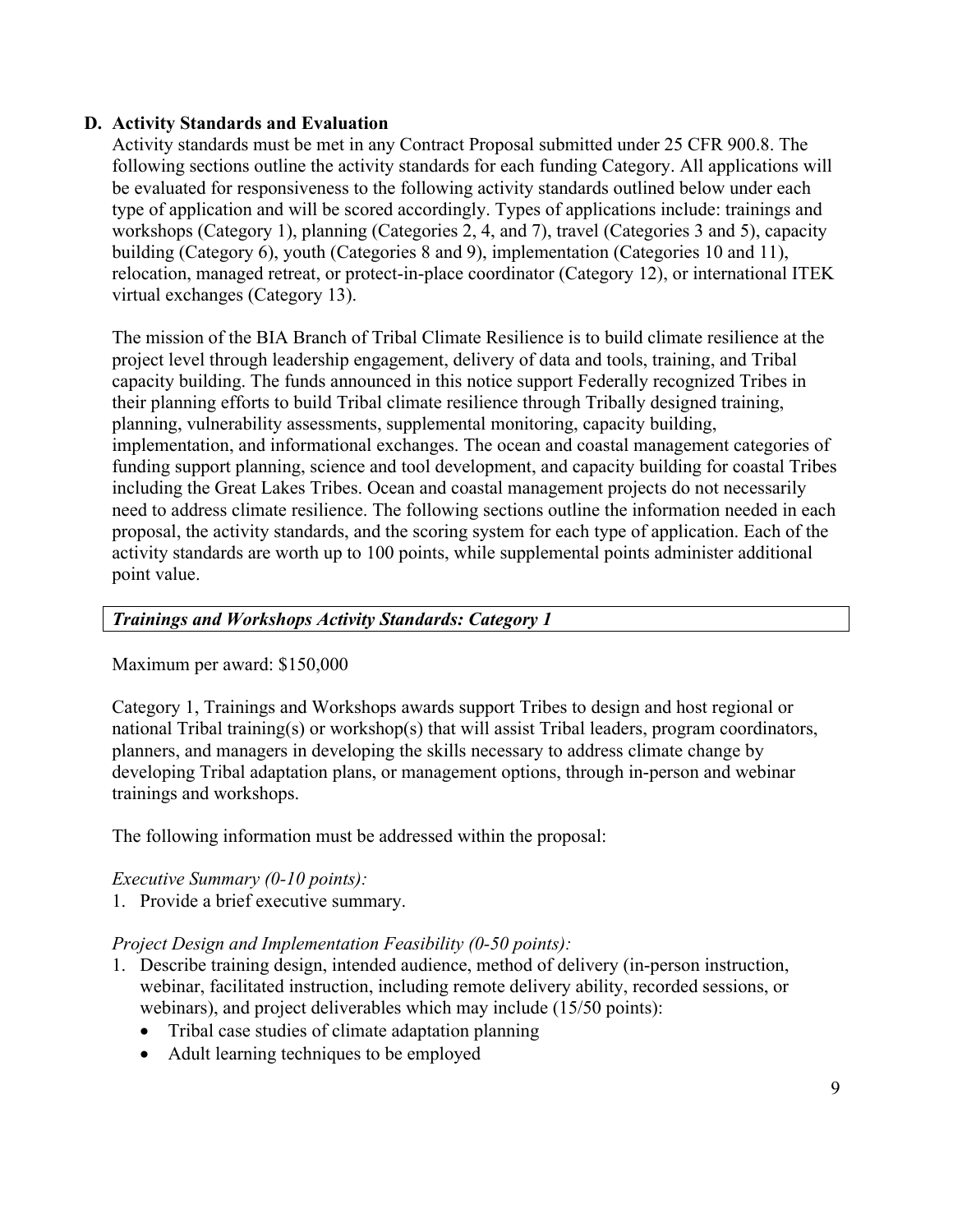- Best practices appropriate to the subject
- Example documentation or templates
- 2. Describe capacity to design and deliver regionally or topically focused trainings and/or workshops which may include (10/50 points):
	- Previous subject-matter expertise and experience in adaptation planning and science, communicating technical information or other relevant content
	- Presenters' experience in adult education and/or Tribal training experience of partners or presenters
- 3. Describe how proposed work will include online or on-demand reporting, proceedings, presentations, or recordings to permit Tribes who cannot attend in person to benefit (5/50 points).
- 4. Provide a one- to two-year timeline for the schedule of planning and delivery for the proposed training(s) and/or workshop(s) (10/50 points). A table format is preferred.
- 5. Identify how science (including ITEK if the applicant chooses to incorporate it) will be incorporated to identify best practices to manage resources and adapt to changes in the environment (10/50 points). If ITEK will be incorporated into work or training, explain:
	- • The use of ITEK and how it will inform decision-making. Also, briefly explain the general methods to be used (e.g., literature review, semi-directed interviews, consultation with a cultural expert, etc.). A brief description of potential methods can be found: [https://www.nps.gov/subjects/tek/learning.htm.](https://www.nps.gov/subjects/tek/learning.htm)
	- Discuss the standards of practice that will be used during the project to protect ITEK. Any information shared should be of free, prior, and informed consent (FPIC) to ensure ethical research sharing in the details of the proposal. For information on FPIC and protections, see [https://climatetkw.wordpress.com/.](https://climatetkw.wordpress.com/)

# *Tribal Capacity Building (0-10 points):*

1. Describe how the proposed work builds Tribal capacity to address preparedness and increased ability to develop adaptation plans of the Tribes to be served.

# *Indigenous Language and Traditional Governance (0-10 points):*

1. Describe how Indigenous language will be utilized throughout the project and how Tribal traditional governance structures and/or decision making will inform project implementation. For Tribal organizations, detail how languages and governance structures will be considered.

# *Budget (also Content Requirement 4) (0-20 points):*

 *Note: Travel and lodging of attendees may be included in the training budget but may not exceed \$75,000.* Budgets should include the following: Budgets should be reasonable and free of disallowed costs (see section **C. Disallowed Costs**).

- 1. Identify funds requested for the work in the budget table (10/20 points).
- to the personnel identified in the "Personnel Plan" within the proposal. Personnel rate of pay 2. Include a budget narrative. Make sure to link any personnel identified in the budget narrative should be identified, along with number of hours expected to perform project work. Each line item in the budget table should be described in detail in the narrative (10/20 points).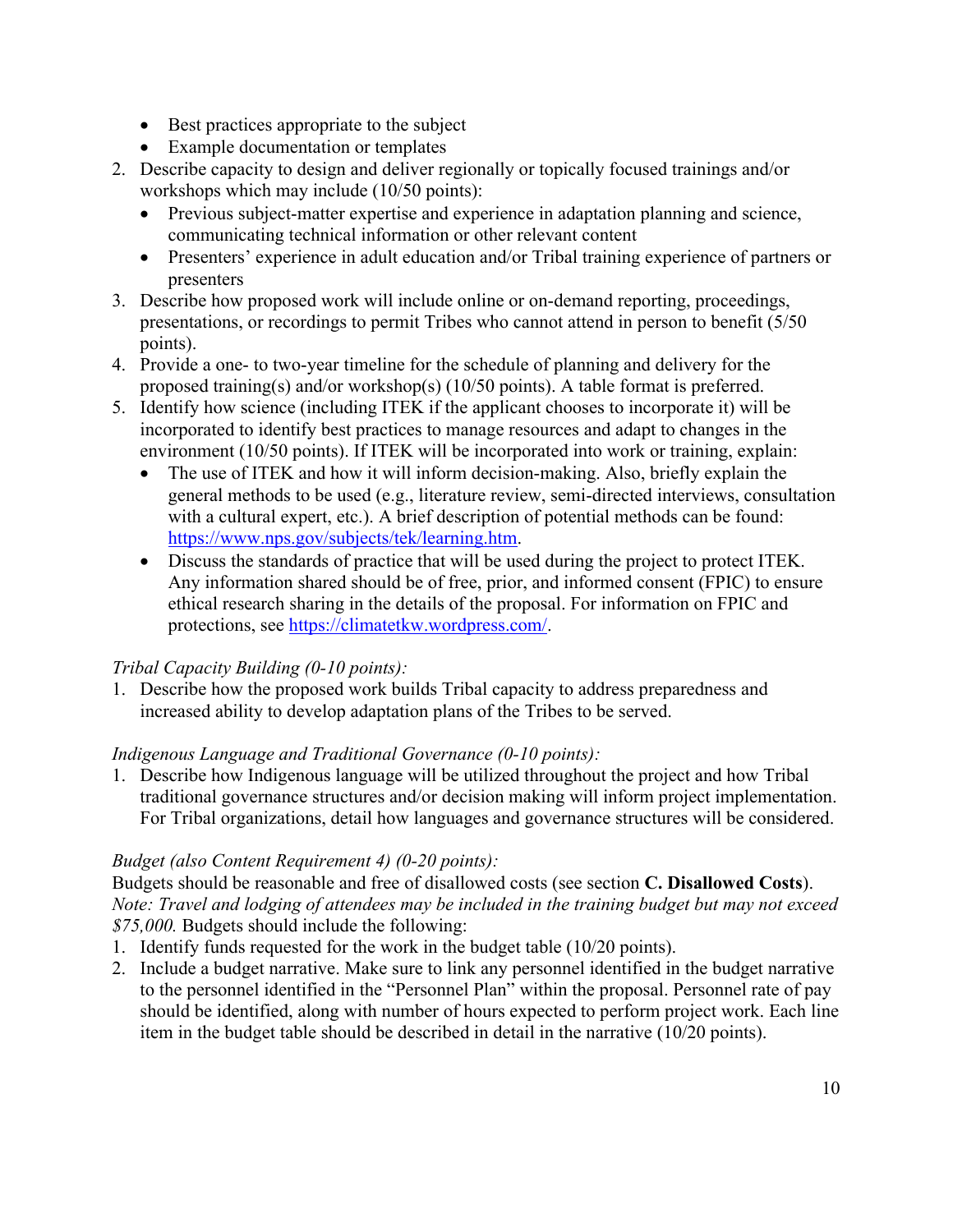*Supplemental points (0-5 points):* 

1. Proposal is from Tribe who has not received a larger award (i.e., Categories 1, 2, 4, or 7) since 2014 from BIA Tribal Climate Resilience. Indicate this to be considered for supplemental points.

## *Planning Activity Standards: Categories 2, 4, and 7*

 monitoring*[d](#page-10-0)* in the following areas. If management plans have already been established, funds  if they are elements of planned work. *Note: the development, movement, or relocation of critical infrastructure are not allowed activities in these Categories. [e](#page-10-1)*  Planning awards are designed to support the development of formal planning documents, vulnerability assessments, and the development of data analysis efforts including supplementary may be used for planning and design related to implementation, such as feasibility studies and desktop assessments. Highlight co-stewardship opportunities and treaty rights protection efforts

Category 2 maximum per award: \$250,000 Category 4 maximum per award: \$150,000 Category 7 maximum per award: \$300,000

 development of adaptation plans, vulnerability assessments, and data analysis efforts including supplementary monitoring to address climate change impacts to Treaty and Trust resources. Outreach to community members including elders and youth throughout the planning process Traditional Ecological Knowledges (ITEK) to more effectively plan assessment strategies and prioritize options. Category 2, Adaptation Planning awards are designed to support Tribal governments in the Funding must not be used for existing routine monitoring programs or research projects. may help incorporate cultural values and capture key insights to better integrate Indigenous

 Lakes coastal Tribes and Tribal organizations. Category 4 proposals may extend to Tribal marine spatial planning, coastal adaptation and/or resilience analysis, resource inventories, identify monitoring protocols and critical indicator species, implement a unique pilot study or can be used to assist with a Tribe's efforts to restore and provide resilience of coastal resources. Category 4, Ocean and Coastal Management Planning awards are limited to coastal or Great participation in Regional Ocean Partnerships and other cooperative marine resource planning, restoration planning, ecosystem and/or vulnerability assessments, emergency management, project that would advance Tribal resilience and adaptation, ocean and coastal management knowledge, and/or infrastructure planning related to ocean and coastal challenges.*[f](#page-10-2)* Proposals in Category 4 do not need to address climate resilience. Funding should build Tribal capacity and Awards will not duplicate elements of the Great Lakes Restoration Initiative. If management and

<span id="page-10-0"></span><sup>&</sup>lt;sup>d</sup> "Supplemental monitoring" refers to monitoring which is not included in baseline programmatic monitoring  *and/or resource inventory.* 

<span id="page-10-1"></span><sup>&</sup>lt;sup>e</sup> "Critical infrastructure" is considered to be the assets that are essential for the functioning of a society and *economy.* 

<span id="page-10-2"></span> *f "Ocean and coastal" as used is defined under 16 U.S.C. 1453.*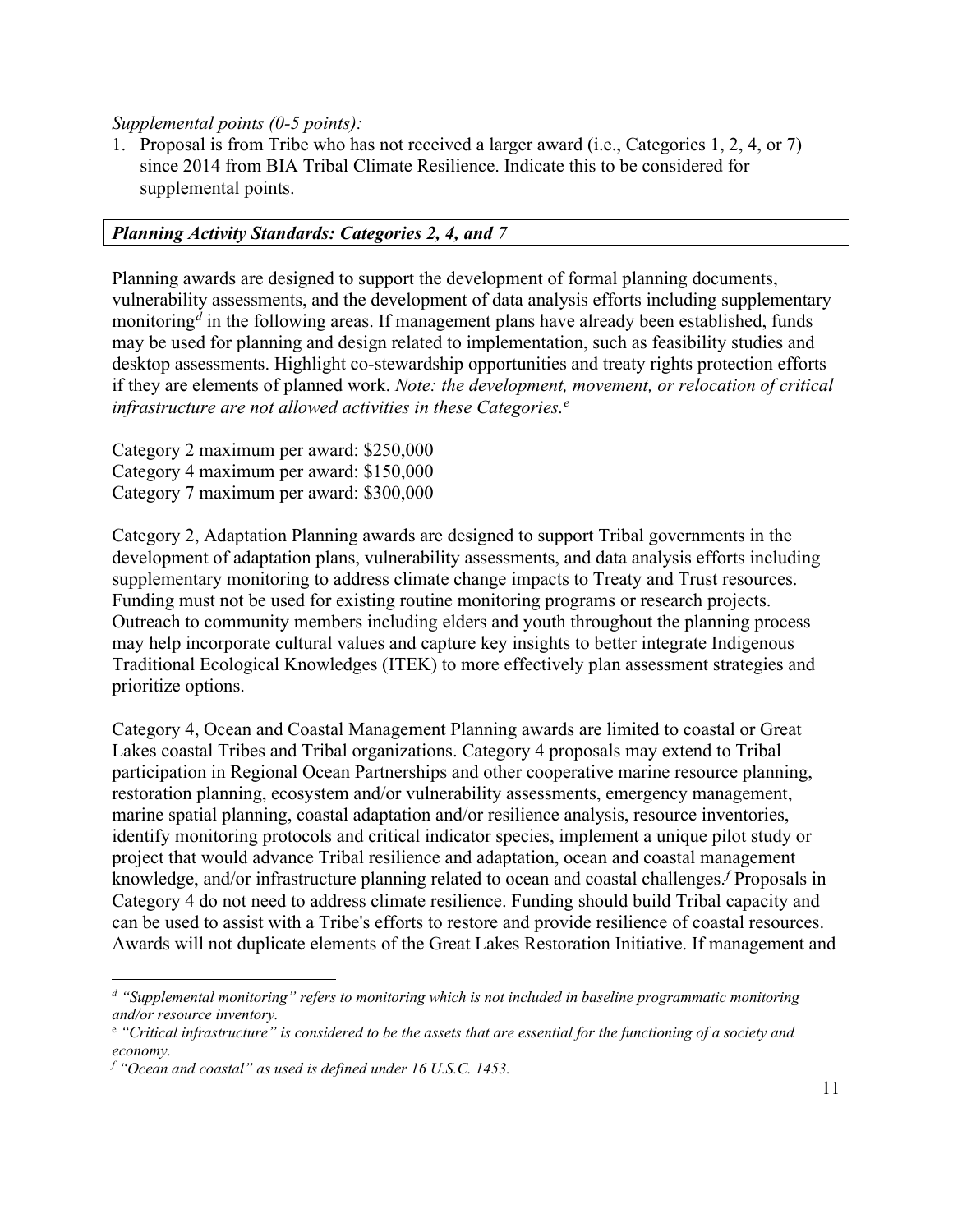implementation plans have already been established, funds may be used for planning and design related to implementation, such as feasibility studies and desktop assessments.

 designed to support Tribes facing questions and decisions regarding managed retreat, expansion, and desktop assessments. Category 7, Relocation, Managed Retreat, and Protect-in-Place (RMP) Planning awards are protect-in-place, and relocation options due to threats from intensifying coastal or riverine erosion, flooding, permafrost degradation, sea level rise, and similar impacts. Examples of planning activities can include design of expansion, protect-in-place, or relocation activities; analysis of options; development of Tribal community mitigation efforts; and design of emergency drills and exercises. Examples of risk assessments can include those for coastal and/or riverine erosion, flooding and storm surge, permafrost vulnerability, structural engineering, etc. Examples of data development and monitoring include obtaining information on erosion, sediment transport, ground temperature, bathymetric mapping and orthoimagery, tidal determination, shoreline infrastructure (e.g., photos), flood elevation/extent, as well as geotechnical and geophysical investigations. If management plans have already been established, funds may be used for planning and design related to implementation, such as feasibility studies

The following information must be addressed within planning proposals:

# *Executive Summary (0-10 points):*

1. Provide a brief executive summary.

# *Project Design and Implementation Feasibility (0-50 points):*

- 1. Geographic location to be covered by the plan or assessment and background information describing challenges the Tribe(s) is facing from climate change specific to the geographic area. Include maps when appropriate. *Note: maps may be an approximation in the case that resource location is considered sensitive information* (10/50 points).
- 2. Provide a brief overview of existing information and data gaps (10/50 points).
- 3. Planning strategy that includes objectives, milestones, deliverables (e.g., plan or vulnerability assessment), expected outcome(s) and measurements of success (10/50 points). Describe how the proposed work would advance the Tribe to the next step in planning or preparedness and allow for incorporation of resilience considerations into Tribal adaptation and resilience (for Category 2), ocean and coastal (for Category 4), or RMP (Category 7) program management.
	- informed solutions and build Tribal community support. • Describe how the plan, assessment, or study will aid the Tribe in the development of
- 4. Describe the proposed work and how it would advance the Tribe in the next step in planning for management options or alternatives. (10/50 points).
- 5. Explain how science (including ITEK if the applicant chooses to incorporate it) will be incorporated into the strategic planning effort and how this effort will enable Tribal program managers to prioritize, make progress on Tribal goals and objectives, and incorporate resilience into more detailed program level management plans (10/50 points). If ITEK will be incorporated into work, explain:
	- The use of ITEK and how it will inform decision-making in the project planning process.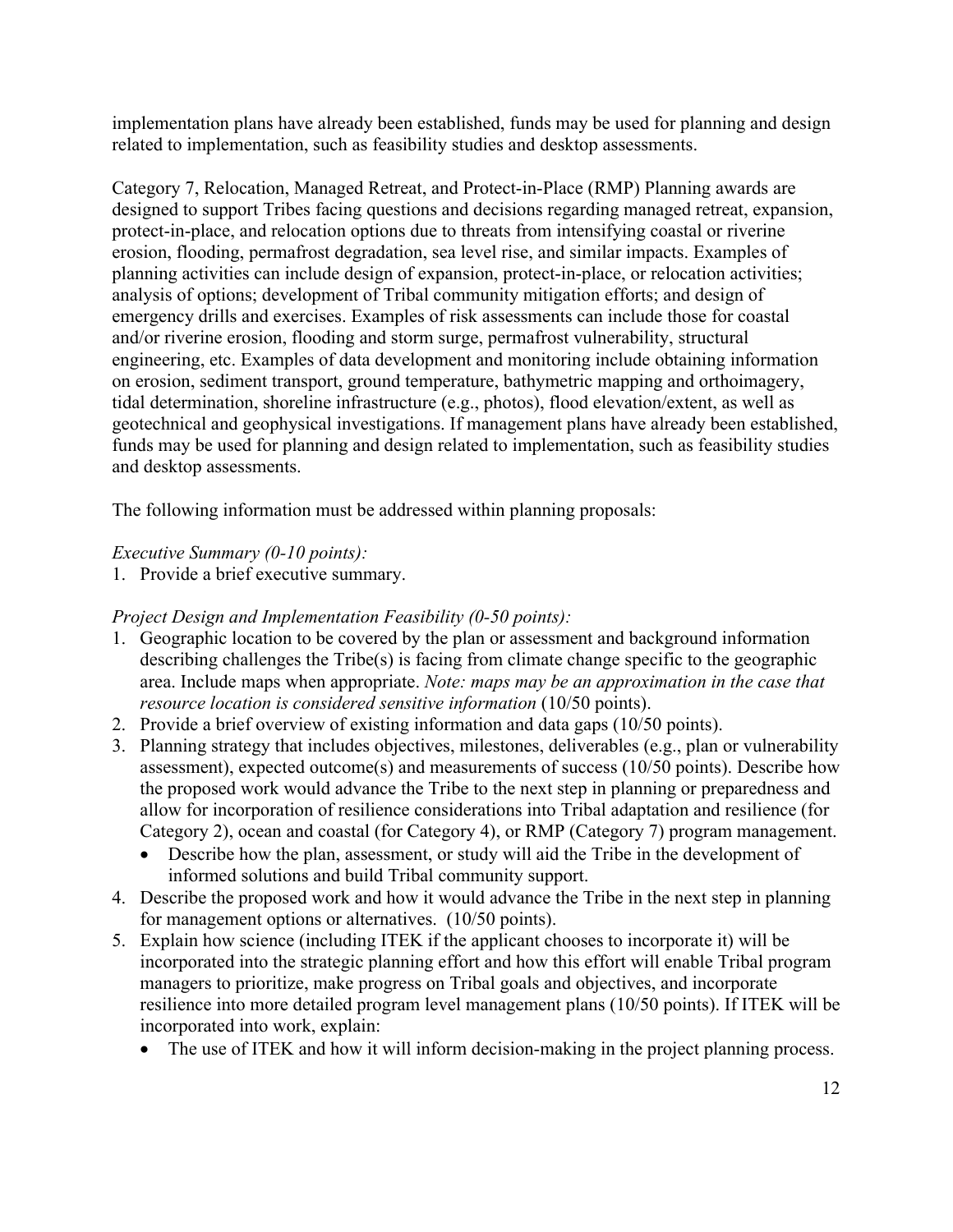methods can be found here: [https://www.nps.gov/subjects/tek/learning.htm.](https://www.nps.gov/subjects/tek/learning.htm) Also, briefly explain the general methods to be used (e.g., literature review, semi-directed interviews, consultation with cultural experts, etc.). A brief description of potential

• Discuss the extent of disclosure of specific ITEK information: any information shared should be of free, prior, and informed consent (FPIC) to ensure ethical research sharing in the details of the proposal. For information on FPIC and protections, see: [https://climatetkw.wordpress.com/.](https://climatetkw.wordpress.com/)

## *Tribal Capacity Building (0-10 points):*

- increased ability to develop adaptation plans of the Tribes to be served. Include, if applicable: 1. Describe how the proposed work builds Tribal capacity to address preparedness and
	- Training to be attended
	- Technical, leadership, and community planning skills gained by Tribal staff
	- How the proposal builds capacity to address future adaptation management planning, perform data analysis, or implement plans.
	- • Development of partnerships with institutions (e.g., academic), local communities, other land holders, or stakeholders that are non-tribal cooperators and/or partners.
	- Methods used to share capacity and skills acquired with the broader Tribal community*. Note: Skills gained by contractors or consultants do not contribute to Tribal capacity building.*

## *Indigenous Language and Traditional Governance (0-10 points):*

1. Describe how Indigenous language will be utilized throughout the project and how Tribal traditional governance structures/decision making will inform project implementation.

*Ecosystem Restoration, Sacred Site Access/Protection, and/or Treaty Rights Access/Protection Potential (Note: this criterion is optional and will be reviewed for prioritization. Points will not be additional to or scored against general activity standard points, but rather, will be a criterion scored separately. (0-15 points, if the applicant chooses to participate.)* 

 project applies to the Ecosystem Restoration (ER)*[g](#page-12-0)* , Sacred Sites Access/Protection, or Treaty each of the following components must be applicable to the purpose of the funding Category that should elaborate on how they address the following guiding priorities: Background: **This additional criterion is optional** and may be used if the submitted planning Rights Access/Protection prioritization. If the applicant chooses to participate, as funding allows, the highest scored projects will be funded in each of the planning Categories 2, 4 and 7. *Note: the proposal is submitted to, whether Category 2, 4, or 7. Proposals that meet this criterion* 

<span id="page-12-0"></span> *g Project planning funded through prioritization of this criterion will be related to the Bipartisan Infrastructure Law's (BIL) ER Program efforts. Learn more about the BIL ER Program on the "Dear Tribal Leader Letter BIL" fact sheet under the "Tribal Consultation on Department of the Interior Implementation of Ecosystem Restoration Programs" section (pp. 10-11 of the pdf[: https://www.bia.gov/sites/bia.gov/files/assets/as-](https://www.bia.gov/sites/bia.gov/files/assets/as-ia/raca/pdf/DTLL_Bipartisan-Infrastructure-Law-Consultation_Signed_FINAL_508.pdf) [ia/raca/pdf/DTLL\\_Bipartisan-Infrastructure-Law-Consultation\\_Signed\\_FINAL\\_508.pdf\)](https://www.bia.gov/sites/bia.gov/files/assets/as-ia/raca/pdf/DTLL_Bipartisan-Infrastructure-Law-Consultation_Signed_FINAL_508.pdf). The overall project* 

 *purpose must meet the BIL ER Purpose: ..."to improve the functioning, resilience, and ecological adaptability of ecosystems. Program investments will be planned and implemented collaboratively across the DOI and with communities when appropriate, while improving opportunities and equitable access to healthy ecosystems" ...*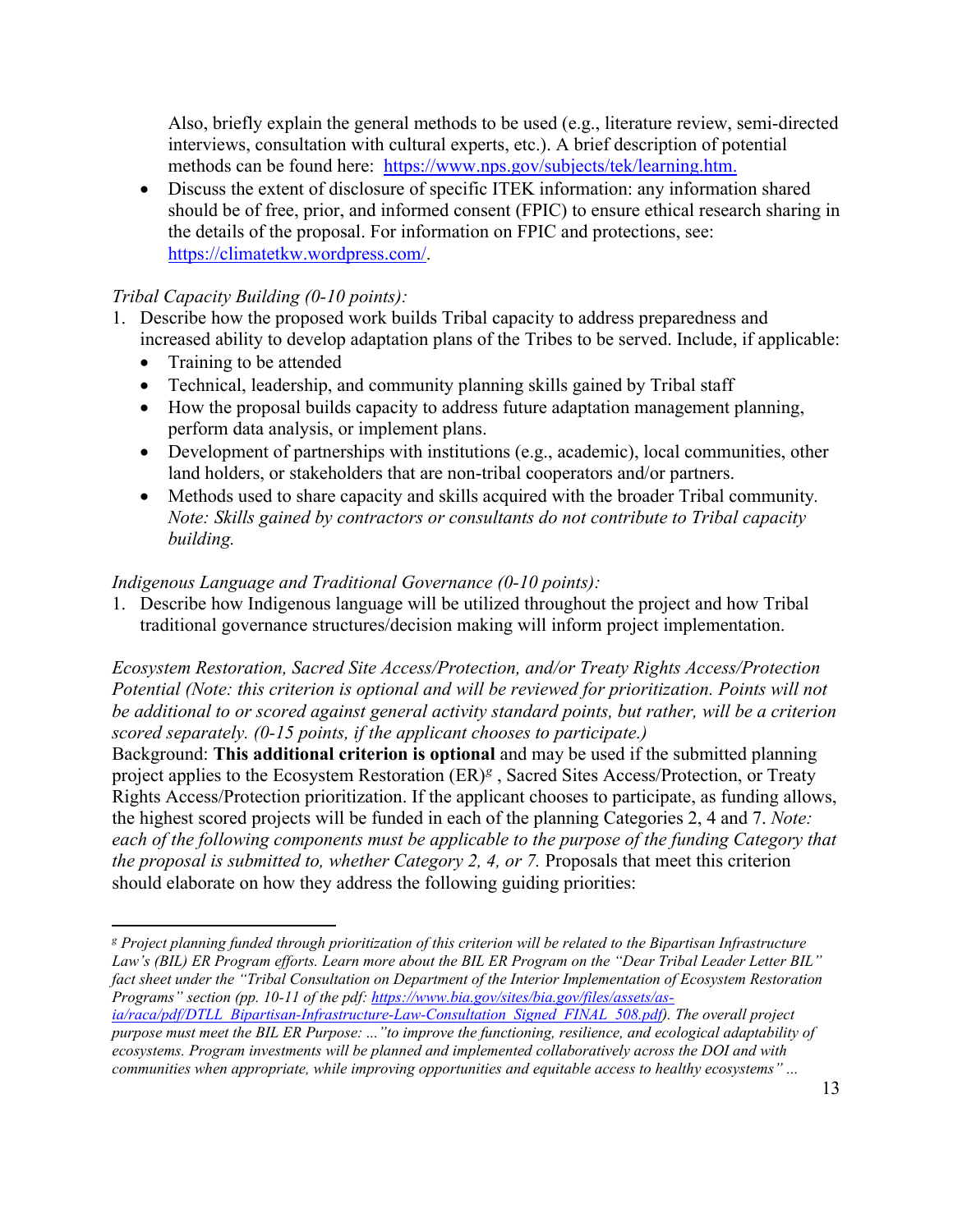- 1. Build climate adaptation and resilience for ecosystems and communities (5/15 points). Expand upon how restoration planning activities will maintain or improve the ability of an ecosystem to be resilient or adapt to current and future climate change.
	- supports the sustainable, ITEK, or cultural uses which are important to the surrounding a. Explain how proposed work will provide critical ecosystem services and equitably ecological communit(ies).
- 2. Restore or improve connectivity (5/15 points). Explain how restoration planning activities will maintain or improve the condition of Trust high quality, critical, or otherwise prioritized "cores" of ecosystems, habitats, sacred spaces, or areas of functioning natural processes and climate-robust connectivity between the cores.
	- a. Please identify any cores and connections classified at highest risk to transformation, invasion, reduced functioning, altered disturbance regimes, or other climate- or humaninduced hazards.
- 3. Build and leverage partnerships for restoration at scale (5/15 points). Planning activities that by building partnerships for collaborative conservation with State, local, Tribal and/or achieve greater restoration impact by leveraging other restoration projects and programs or territorial partners.
	- a. Highlight any co-stewardship opportunities with other Tribal and/or non-tribal partners, in a manner consistent with the White House Office of Science and Technology Policy (OSTP) and the White House Council on Environmental Quality (CEQ) memorandum to recognize ITEK (November 15, 2021).

## *Budget (Budget is also Content Requirement 4) (0-20 points):*

Budgets should be reasonable and free of disallowed costs (see section **C. Disallowed Costs**). Budgets should include the following:

- 1. Identify funds requested for the work in the budget table (10/20 points).
- 2. Include a budget narrative. Make sure to link any personnel identified in the budget narrative to the personnel identified in the "Personnel Plan" within the proposal. Personnel rate of pay should be identified, along with number of hours expected to perform project work. Each line item in the budget table should be described in detail in the narrative (10/20 points).

## *Supplemental Points (0-20 points):*

- of the 2016-21 award cycles and has not yet received a Category 2 Award (5/20 points). 1. For Category 2, the applicant was previously a Category 6, Capacity Building awardee in one
- programs, or multiple communities within a Tribe result in the broadest range of benefits. resolutions are required from Tribes that will be involved or benefit. Examples include: 2. Broad benefits (5/20 points). If multiple Tribes, Tribal programs, or communities will be served or benefited, identify them. Proposals that serve multiple Tribes, multiple Tribal *Note: To be eligible for "broad benefits" supplemental points, letters of support or* 
	- High level adaptation plans, strategic adaptation frameworks for a plan, dataset development for use in decision-making, or cooperative planning efforts covering multiple Tribal programs, Tribal government functions, or multiple Tribes.
	- Broad scope vulnerability assessment(s) that serves multiple Tribes (e.g., vulnerability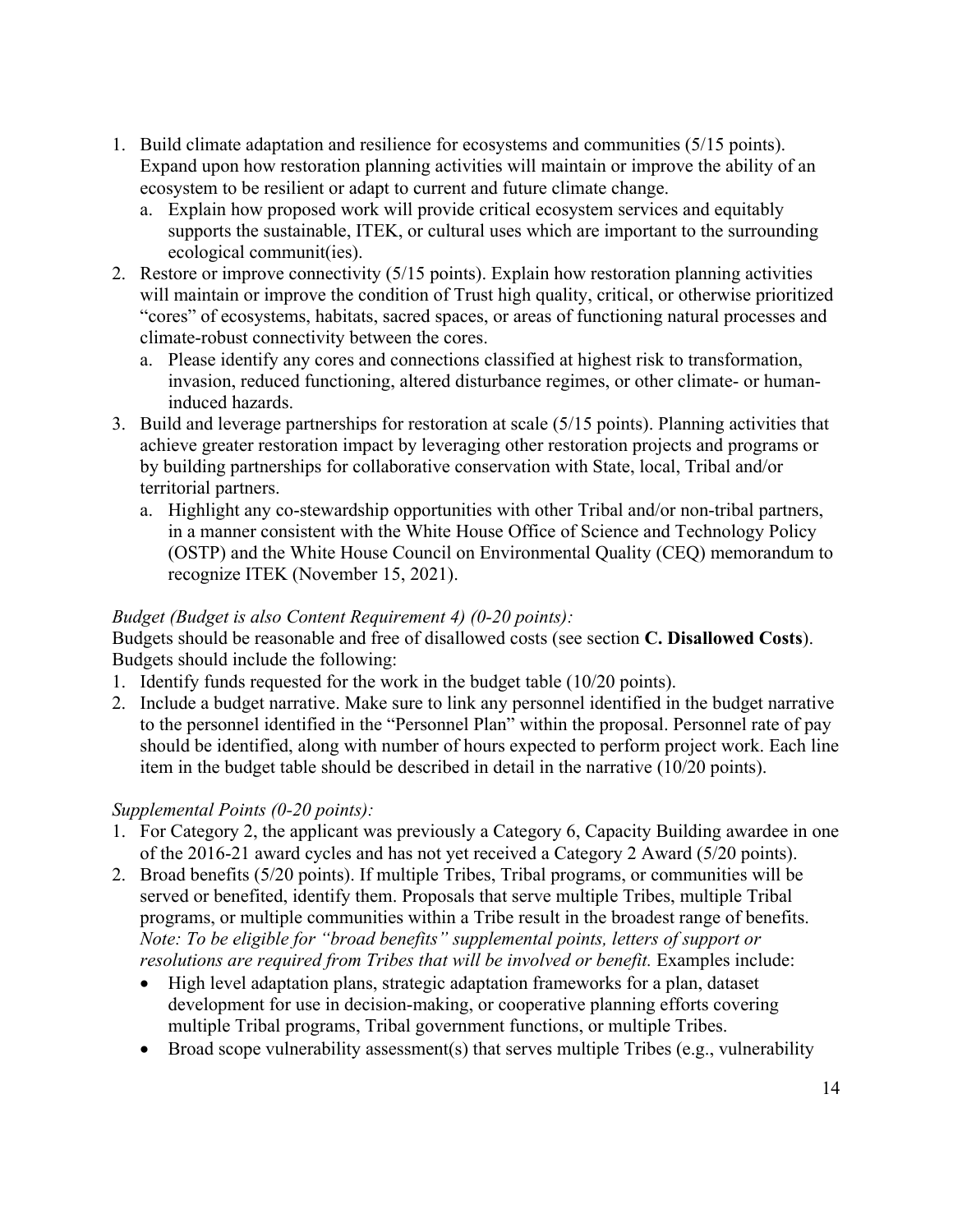assessment by a Tribal consortium, ecosystem wide vulnerability assessment for natural, ocean, and/or coastal resource(s) that can be used by multiple Tribes for planning efforts, or is the foundation of a program-wide training package for Tribal program managers).

- 3. Proposal is from a Tribe who has not received a larger award (i.e., Category 1, 2, 4, or 7) since 2014 from the BIA Branch of Tribal Climate Resilience (5/20 points)
- 4. Risk Prioritization (0-5 points). If the Tribe was identified on a priority list of at-risk communities in a national, regional, or state-wide document, describe: this document's risk ranking, where the Tribe is listed within the ranking, and provide hyperlink to the document.

## *Travel Activity Standards: Categories 3 and 5*

 Travel awards support direct travel costs for Tribal leadership or staff participation in, coordination of, and/or to provide access to training and technical workshops. *Note: Salary costs, international travel, and consultant travel will not be funded.* 

#### Maximum per award: \$15,000

Category 3, Travel Support for Adaptation awards are designed to support the maintaining or building of adaptation knowledge and skills for resilience against impacts of climate change, to participate in cooperative resilience and adaptation efforts including existing and relevant Fish and Wildlife Service resilience training, Landscape Conservation Cooperatives, DOI Climate Adaptation Science Centers and other Regional Science Centers (e.g., USGS Water Science Centers, Regional Integrated Science Assessments, USDA Climate Hubs), and other adaptation management forums.

 provide travel support to attend organizational meetings, working sessions, or official meetings Category 5, Travel Support for Ocean and Coastal Management awards are designed to support travel costs for interagency ocean and coastal spatial planning, including the Great Lakes. Awards will not duplicate elements of the Great Lakes Restoration Initiative. This funding will in support of collaborative planning efforts, including meetings of: Regional Ocean Partnerships (ROP), technical workshops or trainings, targeted pilot studies or projects.

The following information must be addressed within travel proposals:

## *Identify the Participant or Tribe that will Participate in the Event (0-10 points):*

1. If applicable, describe any previous attendance or leadership role the participant has had in past meetings (such as the Regional Ocean Partnership (ROP)), or if the Tribal participant serves in a communication and issue coordination role on behalf of other Tribes that cannot attend the meetings.

#### *Proposed Courses and Cooperative Participation (0-30 points):*

1. Describe the specific workshops, technical sessions, work group and/or cooperative entity meetings (if the travel is not part of an ROP). If for an ROP meeting, identify the schedule to be attended (15/30 points).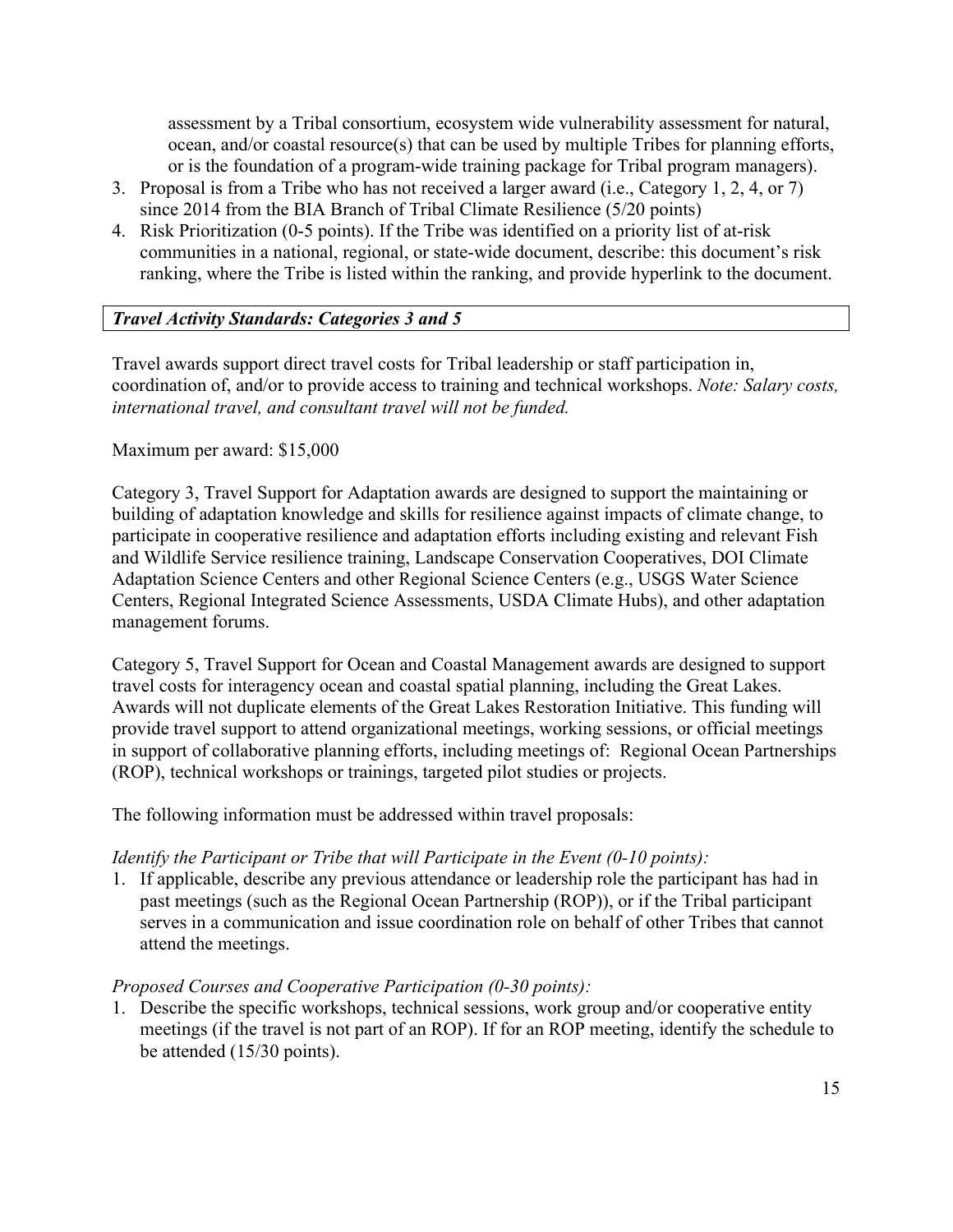- • If the exact course is not yet known or scheduled, list a similar training, or attach a related course outline that will match the objectives (whether Category 3 or 5, respectively) and be sure to add to the course title "EXAMPLE".
- 2. Identify if the event is part of a series or development plan to build Tribal adaptation (for Category 3) or ocean and coastal (Category 5) capacity and expertise (15/30 points).

# *Summary of Training Benefits (0-25 points):*

- 1. Explain how the travel funding supports Tribal or Tribal organization leadership ability to build or maintain adaptation and resilience (for Category 3), and/or ocean and coastal (for Category 5) capacity and expertise (5/25 points).
- 2. Describe the participant's role in the Tribal adaptation planning process. Examples: "The participant is a member of the Tribe's adaptation planning team." or "The participant is an elected Tribal leader" (5/25 points).
- 3. Describe how the participant will share and use the knowledge gained with other Tribal staff, Tribal programs, Tribal community, or with other Tribes to develop a strategic adaptation plan (for Category 3) or improve ocean and coastal management (for Category 5) (5/20 points).
- 4. Identify whether or not the Tribe has Treaty rights for the planning area (5/20 points).
- 5. Discuss whether the travel supports co-management opportunities or treaty rights protection (5/20 points).

## *Tribe's Commitment to Developing a Strategic Plan (0-15 points):*

1. Tribes and Tribal organizations must have a statement that signifies their commitment to either 1) being in the process of developing, or 2) will soon develop a strategic plan. Include information on whether the adaptation (Category 3) or ocean and coastal management (Category 5) plan is part of a larger regional or sub-regional planning effort.

## *Budget (Budget is also Content Requirement 4) (0-20 points):*

- 1. Identify funds requested for the work in the budget table, ensuring that the budget is reasonable and free of disallowed costs (10/20 points).
- 2. Include a budget narrative (10/20 points). Please elaborate each corresponding line item in the budget table in detail. Make sure to link any personnel identified in the budget narrative to the personnel identified in the "Personnel Plan" within the proposal.
	- • Travel costs should use Federal per diem rates for travel location lodging and meal costs, include registration fees, and estimates of transportation travel costs.

# *Capacity Building Activity Standards: Category 6*

Maximum per award: \$65,000

 staffing capacity to hire part time staff or consulting to develop a Category 2 proposal for Category 6, Capacity building awards are designed to support Tribes with limited technical or subsequent award cycles. Capacity building awards support Tribes in performing risk scoping activities with the community to address climate change impacts to Tribal Treaty and Trust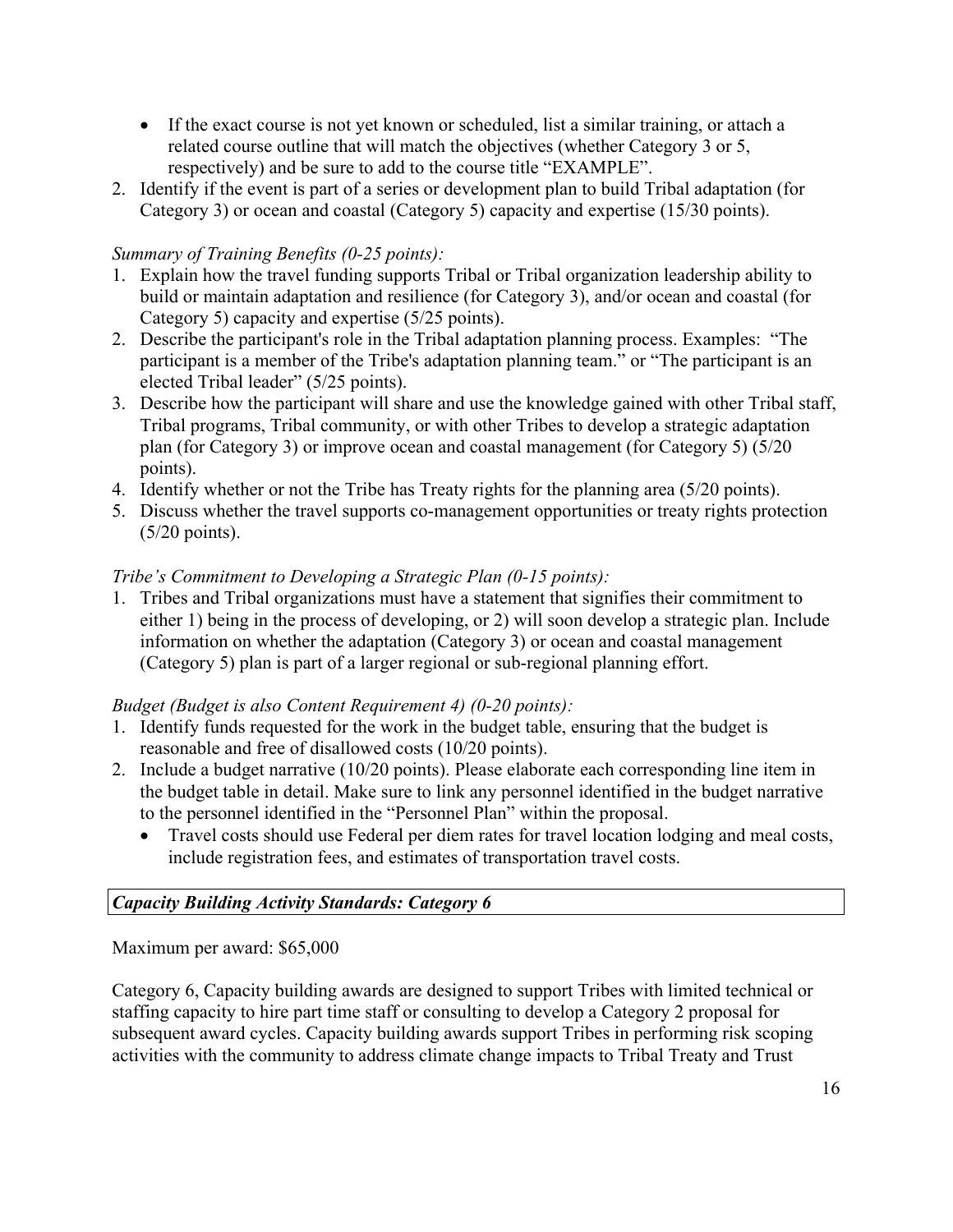to plan, thus building greater capacity for climate resilience. Proposals under this Category will  *Note: this Category is not available to Tribes that have received funding in FY 11-21 from the*  resources and economies. These efforts highlight risks and alternative options for Tribes to begin fund staff to develop a general scoping needs assessment (or similar process). Proposals in this Category highlight how the Tribe will: coordinate efforts to identify general resilience concerns regarding climate change, prioritize strategic planning and vulnerability assessments, provide staff travel support for training and coordinating with regional resilience efforts, and to gather data to support related proposal writing for a Category 2 proposal as the next step to resilience. Permissible activities include attending resilience and/or adaptation training and consulting with resilience experts (such as more experienced Tribes or through regional resilience networks). *BIA Branch of Tribal Climate Resilience other than travel or youth funding. Proposals in this Category disqualify a Tribe from applying for other Categories, except travel, youth, or international ITEK virtual exchange Categories, to compliment capacity building through training or participation in regional coordinating bodies. Only Federally recognized Tribes are eligible for funds from this Category to directly build Tribal capacity, not Tribal organizations.* 

The following information must be addressed within the proposal:

## *Project Design and Implementation Feasibility (0-80 points):*

- 1. Describe the Tribe's recognition of current climate change risks and threats to Tribal resources and values (economic, social, cultural, natural resources or other) (30/80 points).
- 2. Provide a one- to two year work plan that identifies priority funding needs and next steps toward building resilience, and the percent of FTE (full time equivalent) staff to be funded (50/80 points). This should provide an idea of the extent to which a project will result in appropriate scoping efforts.

## *Budget (Budget is also Content Requirement 4) (0-20 points):*

Budgets should be reasonable and free of disallowed costs (see section **C. Disallowed Costs**). Budgets should include the following:

- 1. Identify funds requested for the work in the budget table (10/20 points).
- 2. Include a budget narrative. Make sure to link any personnel identified in the budget narrative to the personnel identified in the "Personnel Plan" within the proposal. Personnel rate of pay should be identified, along with number of hours expected to perform project work. Each line item in the budget table should be described in detail in the narrative (10/20 points).

## *Internships and Youth Engagement Activity Standards: Categories 8 and 9*

 support Tribal climate adaptation, ocean and coastal management, or relocation, managed retreat, The BIA Branch of Tribal Climate Resilience helps to foster the next generation of Tribal climate leaders. Categories of funding are available for two types of youth engagement to or protect-in-place (RMP) activities. *Note: interdependent proposals are not recommended. Internships and Youth Engagement activities should not be contingent upon any other proposed Category of funding being awarded. For example, if a Tribe is not awarded a Category 2*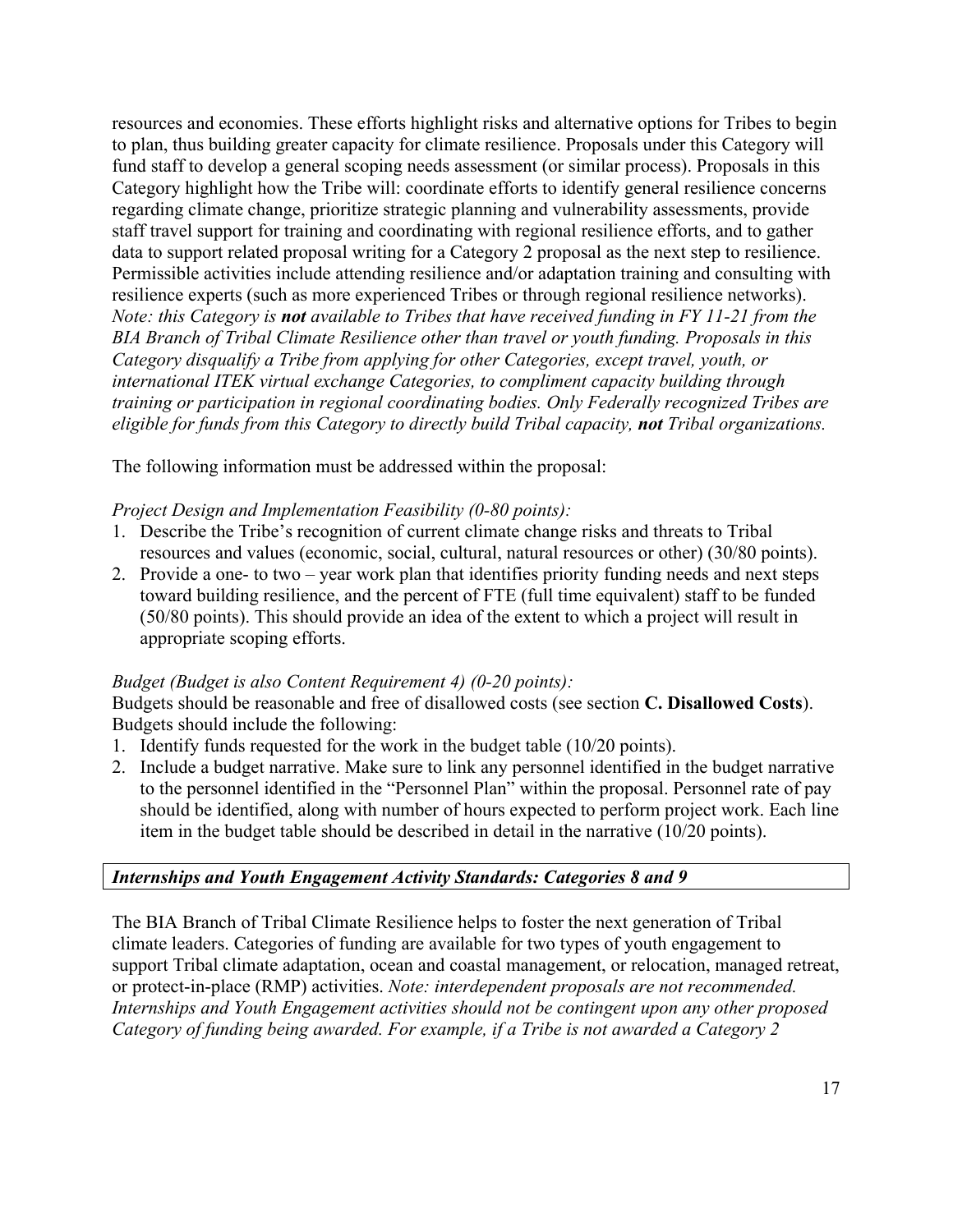*proposal, proposed intern duties or youth engagement activities should still have relevant work and mentoring.* 

## Maximum per award: \$50,000

Category 8, Internships awards are designed to support college, graduate, or professional school students or recent graduates (within one year of graduation at the start of the internship) employment opportunities working with Tribal programs, or Tribal organizations to support integration of climate adaptation planning, ocean and coastal management, or RMP planning into programs for the benefit of Tribes.

 school-age youth and their engagement in science, technology, engineering and/or ITEK Category 9, Youth Engagement awards are designed to support the integration of climate resilience, ocean and coastal management, or RMP challenges into new or existing youth programs. Awards support Tribes or Tribal organizations with activities for primary or secondary education as they relate to and address management challenges.

The following information must be addressed within internship and youth engagement proposals:

## *Provide a general description including (0-35 points):*

- related to climate change, ocean and coastal management, or RMP goals (15/35 points). 1. How a funded intern(s) or youth will contribute to achieving the Tribal program mission as
	- Or, if applicable, describe how the intern should be adding elements to the Tribal programs' mission and support research into related issues facing the Tribe(s) or Tribal organization(s).
	- Detail the total percent of the project that is related to the planning tasks (whether climate, ocean and coastal, or RMP planning). Include details such as: objectives, assessment of needs, and applicability of work tasks for Tribal program(s).
- matter experience with this curriculum. 2. General overview of climate, ocean and coastal, or RMP internship and/or youth engagement curriculum (10/30 points). Include the host's past experience, program size, and subject
	- Describe the extent to which the proposal provides a cost-effective means of encouraging Tribal youth to consider climate challenges for Tribes and Tribal programs, and ultimately careers in fields of management influenced by climate change impacts or ocean and coastal management.
- 3. If for Category 8, describe the intern(s) role in the project. If for Category 9, describe whether or not the youth will play a role in the broader Tribal project planning (10/30) points).
	- For Category 8, identify the number of intern(s) and if available, who they are.
	- For Category 9, identify of the number of youth and target ages.

#### *Describe intern work and development plan or youth learning plan including (0-35 points):*

1. For Category 8, proposed intern objectives, milestones, deliverables, expected outcomes, measurements of success, one- to two-year timeline and work plan (10/35 points).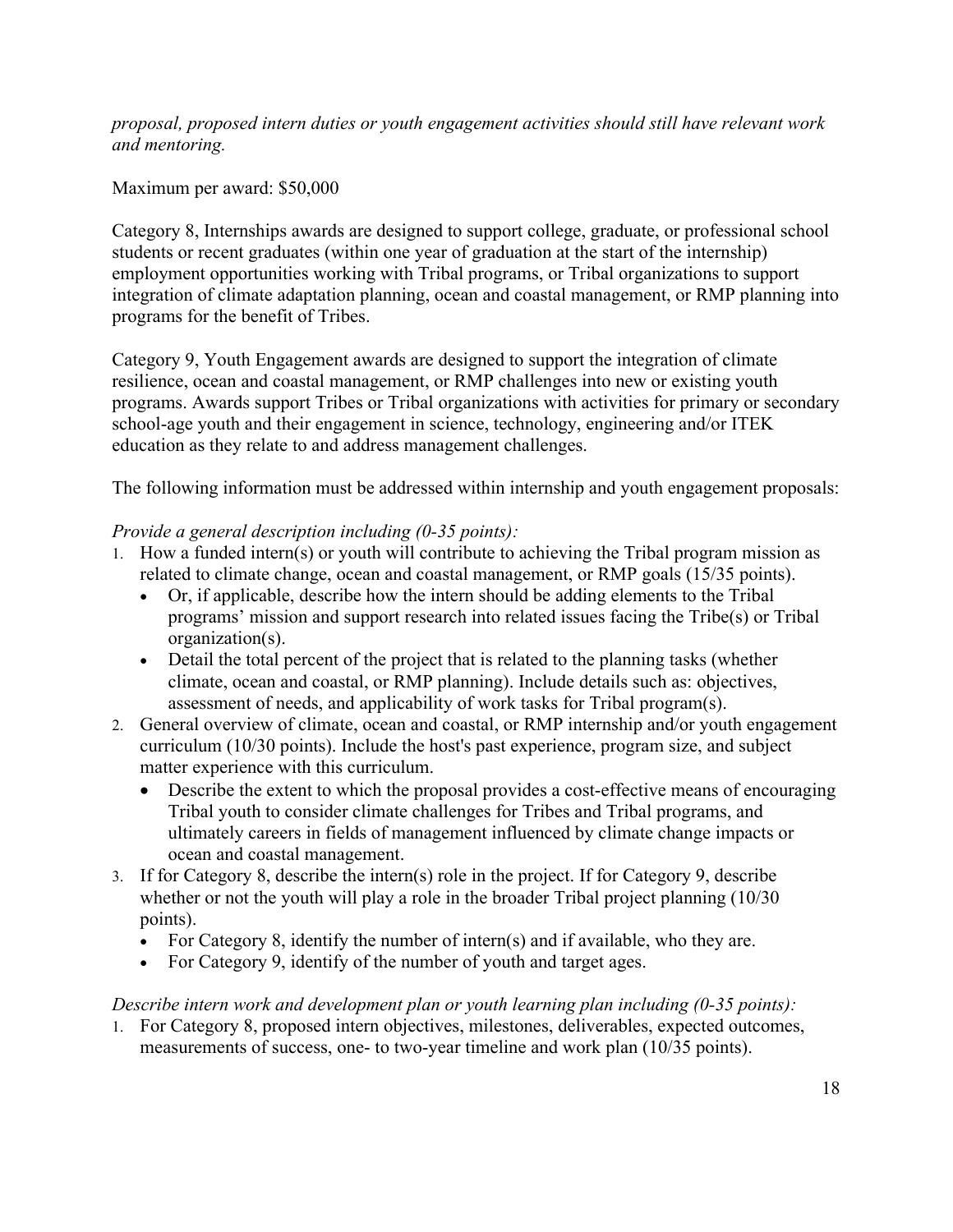well as the capacity of the mentor(s), including climate change, ocean and coastal, or RMP **Or for Category 9,** provide guidance on the proposed integration of goals and objectives, as skills and technical ability.

- Please include non-subject matter guidance and skill-building.
- Extent to which students and participants will be provided a safe learning environment.
- mentor and/or leader work tasks lead to acquisition of climate or ocean and coastal • Discuss whether other youth mentors or leaders are used in program delivery, and if so, highlighting whether the youth mentors will be paid or unpaid. Include how the youth management skills within STEM fields and/or ITEK (for example, vulnerability assessments, planning, data collection, data analysis, youth engagement, leadership, etc.).
- range or quality of actual work assignments, as well as supplemental partner mentors and/or youth leaders. Include mentor subject matter experience, capacity, climate change skills, 2. Identification of mentor and/or youth leader day-to-day supervision to expand experience, technical ability and/or other relative factors, etc. (10/35 points).
- 3. Potential opportunities for the intern(s) and/or youth (i.e. if intern builds sufficient skills by a designated time: presentations, training, liaison, or other functions should be inserted in the intern work plan; **or** if the youth expresses their learning experience) (5/35 points).
- 4. Note workplace skill building program and elements, supplemental guidance for young professionals/researchers, and exposure to Tribal values, etc. (5/35 points).
- 5. Commitment to ensuring a safe work and/or learning environment (5/35 points). Include evidence of measures that will provide a safe environment.

## *Indigenous Language and Traditional Governance (0-10 points):*

1. Describe how Indigenous language will be utilized throughout the project and how Tribal traditional governance structures and/or decision making will inform project implementation. For Tribal organizations, detail how languages and governance structures will be considered.

#### *Budget (Budget is also Content Requirement 4) (0-20 points):*

Budgets should be reasonable and free of disallowed costs (see section **C. Disallowed Costs**). Budgets should include the following:

- 1. Identify funds requested for the work in the budget table (10/20 points).
- project work. Each line item in the budget table should be described in detail in the narrative. 2. Include a budget narrative. (10/20 points). Make sure to link any personnel identified in the budget narrative to the personnel identified in the "Personnel Plan" within the proposal. Personnel rate of pay should be identified, along with number of hours expected to perform

## *Implementation Activity Standards: Categories 10 and 11*

 activities which already have a completed plan in place and are identified in official Tribal planning document(s). Examples of completed plan types may include: Tribal climate adaptation Implementation awards are designed to support application of on-the-ground, shovel-ready plans, natural resources plans that contain climate change resilience considerations and integration (e.g., agricultural resource management plans, forest management plans, wildfire management plans, integrated resource management plans, comprehensive economic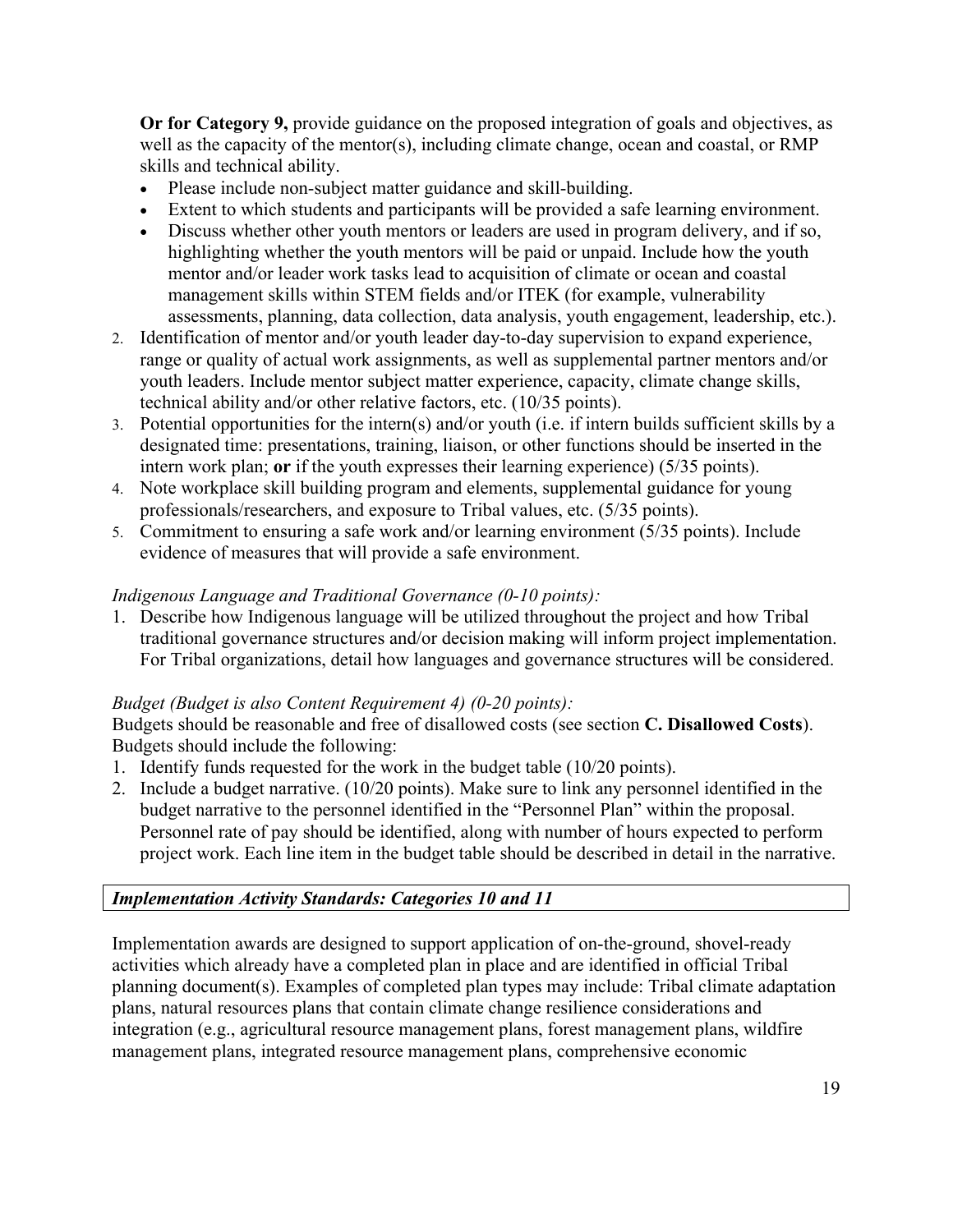development strategy plans), drought contingency plans, hazard mitigation plans, ecological restoration plans, greenhouse gas mitigation plans, community relocation plans, managed retreat plans, protect-in-place plans, etc. Implementation proposals can emphasize co-stewardship opportunities, sacred site access and/or protection, as well as treaty rights protection efforts. For Category 11 Community Relocation funding, exceptions are possible for Tribes already considered very high risk to imminently threatened (<10 years) and who have basic data such as historical erosion rates, flood data, permafrost assessment, or structural engineering assessments. Include plans as either 1) a hyperlink to the plan(s) on the Tribe's website, or 2) an appendix in the application.

 selected, the Tribe will abide by the provisions of 25 CFR Part 900 Subpart J in all phases of the Implementation awards are considered construction contracts per P.L.93-638, subpart J*[h](#page-19-0).* If proposed implementation project. Subpart J addresses the process by which an Indian tribe or tribal organization may contract for construction activities or portions thereof. [https://www.bia.gov/sites/bia.gov/files/assets/bia/ots/ots/pdf/Public\\_Law93-638.pdf Page 21/139](https://www.bia.gov/sites/bia.gov/files/assets/bia/ots/ots/pdf/Public_Law93-638.pdf%20Page%2021/139) 

*Note 1:* As a reminder, only Tribes are eligible for implementation categories of funding. Other entities may participate as sub-grantees.

*Note 2:* Based on the Preliminary Injunction Order per Case No. 2:21-CV-01074 (Louisiana vs. B[i](#page-19-1)den)<sup>*i*</sup>, no "social cost of greenhouse gas" activities shall be funded through TCR, nor any reliance upon or implementation of Section 5 in Executive Order 13990.

 *through BIA Division of Energy and Minerals Development (DEMD) ; renewable energy program ; thus these types of projects will not be funded through BIA TCR. Note 3:* If the proposed work is generally funded by another specific Federal funding source, please provide a rationale as to why the applicant is not applying to that existing Federal program and/or has not been able to access funding from that source. TCR cannot fund duplicative work. *E.g. renewable energy, solid mineral, and conventional energy feasibility studies are funded implementation projects are funded through the Department of Energy's (DOE) Office of Indian Energy (OIE) ; home energy efficiency and weatherization is funded through the DOE's Weatherization Assistance Program (WAP) ; and the development of source reduction practices are funded through Environmental Protection Agency's (EPA) Pollution Prevention (P2) grant* 

The Community Resilience in Alaskan Communities Catalog of Federal Programs (July 2018) may be a useful resource to identify additional implementation resources:

[Communities-27Jul2018-Final.pdf.](https://www.denali.gov/wp-content/uploads/2018/10/Catalog-of-Federal-Programs-for-Alaskan-Communities-27Jul2018-Final.pdf) To the extent that other federal programs require matching as a federal match as they are under P.L. 93-638. [https://www.denali.gov/wp-content/uploads/2018/10/Catalog-of-Federal-Programs-for-Alaskan](https://www.denali.gov/wp-content/uploads/2018/10/Catalog-of-Federal-Programs-for-Alaskan-Communities-27Jul2018-Final.pdf)funds from Tribes, and the activity is identified in an existing plan, the TCR awards can be used

*Note 3:* Applicants to implementation Categories of funding are especially encouraged to consider applying for Category 8 Internship awards to complement implementation activities and build capacity. However, Category 8 applications should not be contingent upon any other Category applications, including implementation Categories.

Category 10 maximum per award: \$2,000,000

<sup>&</sup>lt;sup>h</sup> "Subpart J may be [found here](http://blogs.edf.org/climate411/files/2022/02/Order-re-SCC.pdf) <u>https://www.ecfr.gov/current/title-25/chapter-V/part-900/subpart-J</u><br><sup>i</sup> See the Order here: <u>http://blogs.edf.org/climate411/files/2022/02/Order-re-SCC.pdf</u>.

<span id="page-19-1"></span><span id="page-19-0"></span><sup>&</sup>lt;sup>*i*</sup> See the Order here: http://blogs.edf.org/climate411/files/2022/02/Order-re-SCC.pdf.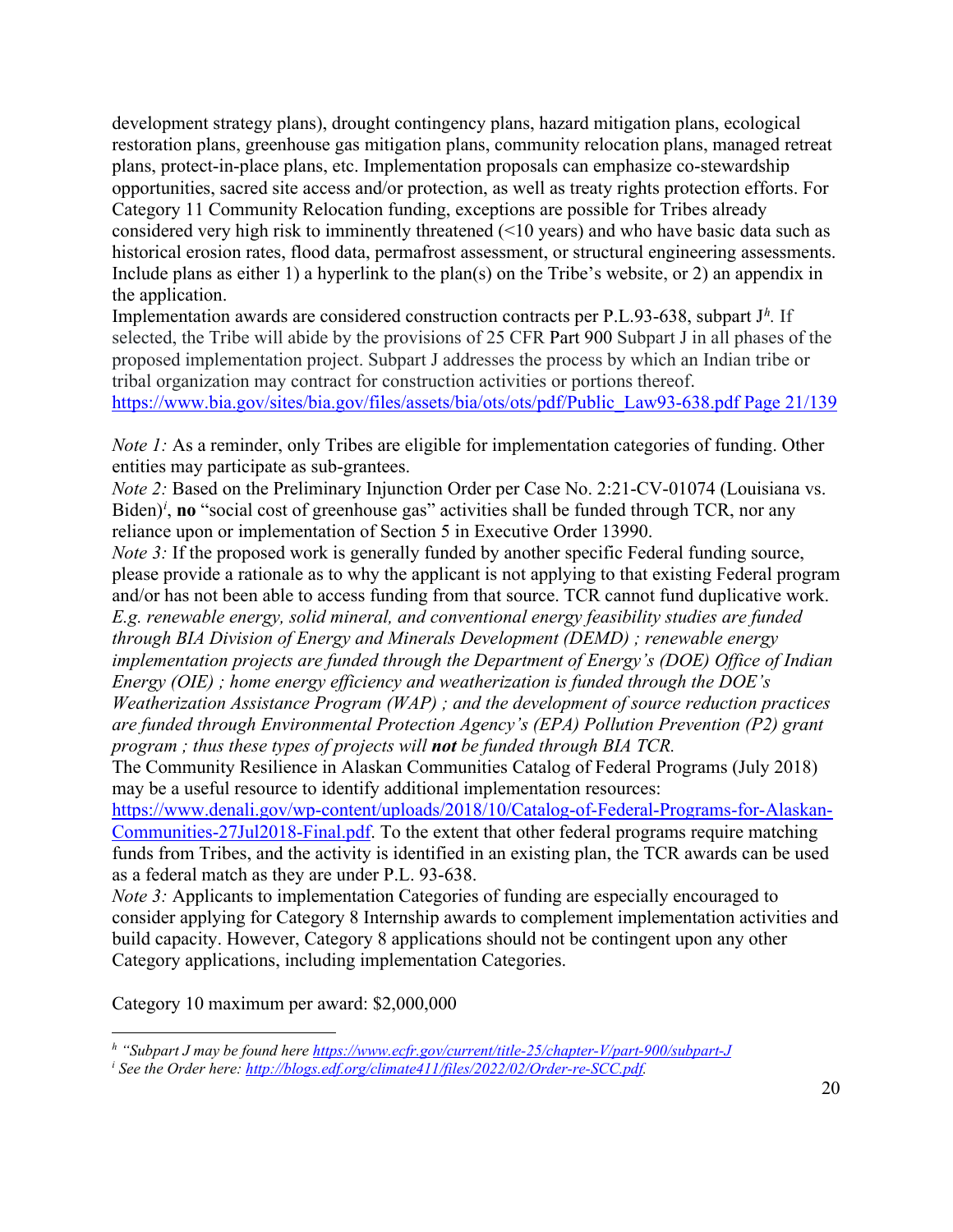Category 11 maximum per award: \$3,000,000

Category 10, Awards to Implement Climate Adaptation Strategies support climate resilient applications, operations, and actions identified in existing final plans. Climate adaptation strategies fulfill planning designs that support climate adaptation and climate resilience around natural resources, cultural resources, regenerative agriculture and food sovereignty, conservation practices, Tribal infrastructure, and other priority areas identified in existing plans. (Reminder, Implementation funding will not be used for the projects identified in Note 2 above already funded by existing federal programs.)

 sea level rise, coastal and/or riverine erosion and flooding, sea ice loss and storm surge, RMP options. Examples include, but are not limited to, implementation of master planning, Category 11, Awards to Implement Relocation, Managed Retreat, and Protect-in-Place (RMP) Actions support Tribes dealing with urgent and acute climate change impacts requiring the movement or protection of infrastructure. Existing, imminent, and compounding impacts such as permafrost degradation, etc. and even non-coastal impacts such as extended drought, unpredictable extreme flooding or wildfire, etc. may require a Tribal community to consider engineering designs, construction operations involved in new infrastructure and/or reinforcement of current critical infrastructure, shoreline stabilization, activities that may involve excavation, backfill, etc., or other activities associated with heavy equipment.

The following information must be addressed within implementation proposals:

## *Executive Summary (0-5 points):*

1. Provide a brief executive summary.

# *Implementation Project Design (0-25 points):*

- 1. Provide a detailed description of the proposed implementation actions to be taken, including the project background, risk level, purpose, design, and outcomes (5/25 points).
	- Geographic location of proposed actions and risks faced. Include information on the Tribal community's risk level to climate change impacts: has the community or specific infrastructure already been identified as "imminently threated" in any previous report(s) or assessment(s)? Identify these report(s) and/or assessment(s), including a hyperlink to the published document(s).
	- Identify the planning document(s) used to determine implementation action(s) and provide hyperlink or attach it as an appendix. Describe any previous actions taken, including site preparation and infrastructure designs.
- 2. Include information on the Tribal community's risk level to climate change impacts (5/25 been identified as "imminently threated" in any previous report(s) or assessment(s). points). For example, consider whether the community or specific infrastructure has already
	- Identify these report(s) and/or assessment(s), including a hyperlink to the published document(s).
- 3. Describe the proposed activities and how they would contribute to Tribal resilience, preparedness and ability to response to climate change impacts (5/25 points).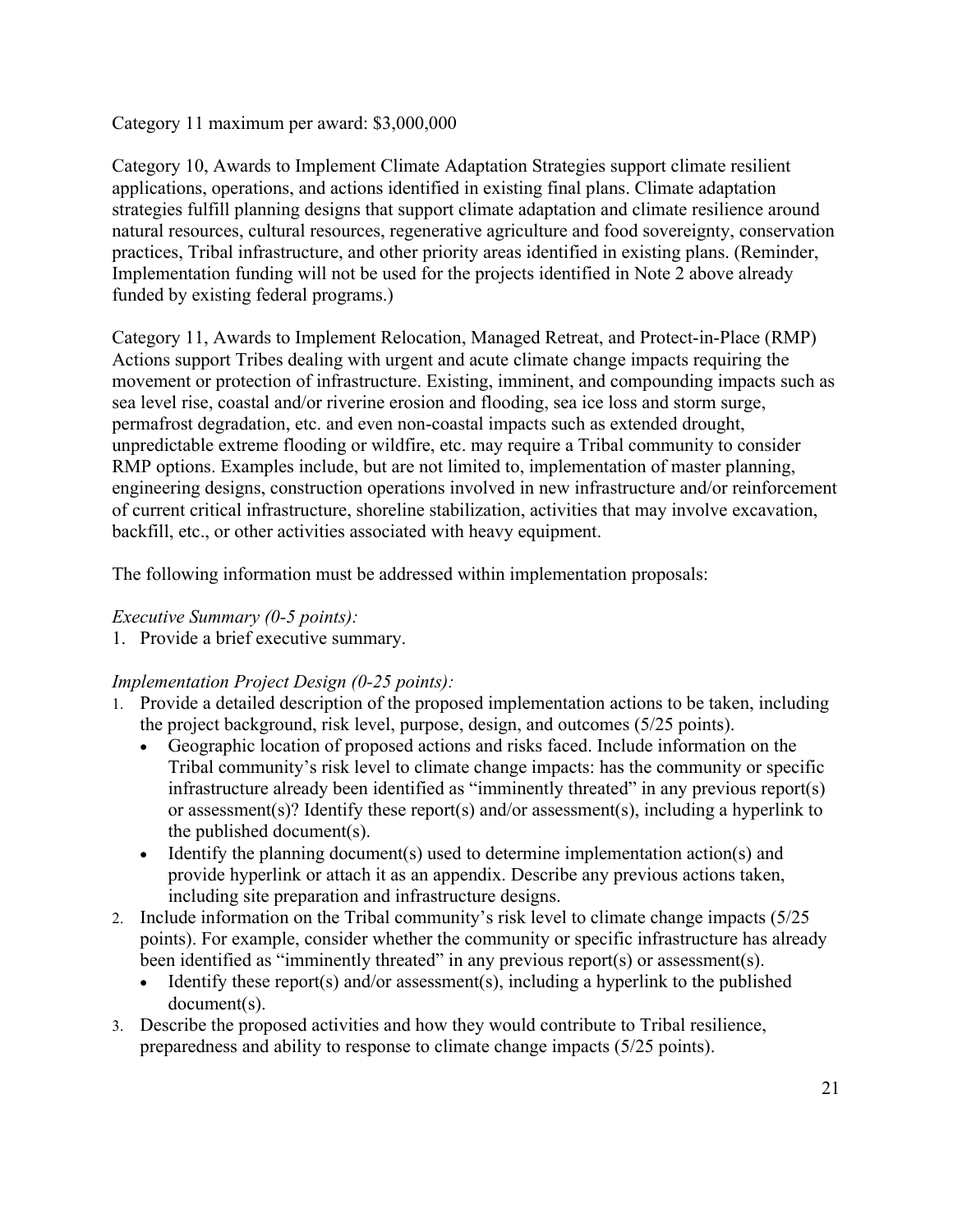- 4. Explain the benefits of proposed actions, as well as the benefits of using the chosen design and taking the proposed approach (5/30 points).
- 5. Identify how science (including ITEK if the applicant chooses to incorporate it) will be incorporated, to identify best practices for managing resources and adapting to changes in the environment (5/25 points). If ITEK are proposed to be incorporated into the work, please explain:
	- of potential methods can be found: https://www.nps.gov/subjects/tek/learning.htm. • The use of ITEK and how it will inform decision-making. Briefly explain the general methods to be used (e.g., literature review, semi-directed interviews, etc.). A description
	- Discuss the standards of practice that will be used during the project to protect sensitive ITEK. Any information shared should be done so using free, prior, and informed consent (FPIC) to ensure ethical research sharing in the details of the proposal. For information on FPIC and protections, see [https://climatetkw.wordpress.com/.](https://climatetkw.wordpress.com/)

## *Feasibility (0-15 points):*

- work, including major tasks, milestones, and dates (5/15 points). A table format to show the timeline of tasks is preferred. 1. Provide the estimated project schedule showing the stages and duration of the proposed
- 2. Describe the Tribe and/or community's preparedness level and project readiness to ensure that the chosen activity/activities are actionable (5/15 points).
- 3. Identify any permitting processes needed for proposed actions. This includes any required NEPA processes, internal Tribal policies and guidelines, as well as any procedures on comanaged or adjacent land areas (5/15 points).
	- explain how locations for land options are already identified to expedite processes and for • For Category 11 applicants that are pursuing relocation or managed retreat, please viability, consolidation, and/or acquisition.

## *Co-stewardship, Sacred Sites, and Treaty Rights (0-10 points):*

1. Describe how the project will support one or more activities of co-stewardship, sacred sites access and/or protection as well as treaty rights access and/or protection.

## *Indigenous Language and Traditional Governance (0-10 points):*

1. Describe how Indigenous language will be utilized throughout the project and how Tribal traditional governance structures and/or decision making will inform project implementation.

## *Identified Personnel and Expertise (0-15 points):*

- 1. Identify any Tribal expertise, knowledge holders, and personnel who will be directly involved with or contributing to the project (5/15 points).
- and their experience working with Tribes. Also identify the key individuals who will be 2. Identify any contractual expertise being used for the project, including a brief background corresponding with Tribal managers and/or leadership, with descriptions as to their role(s) in the proposed project work (5/15 points).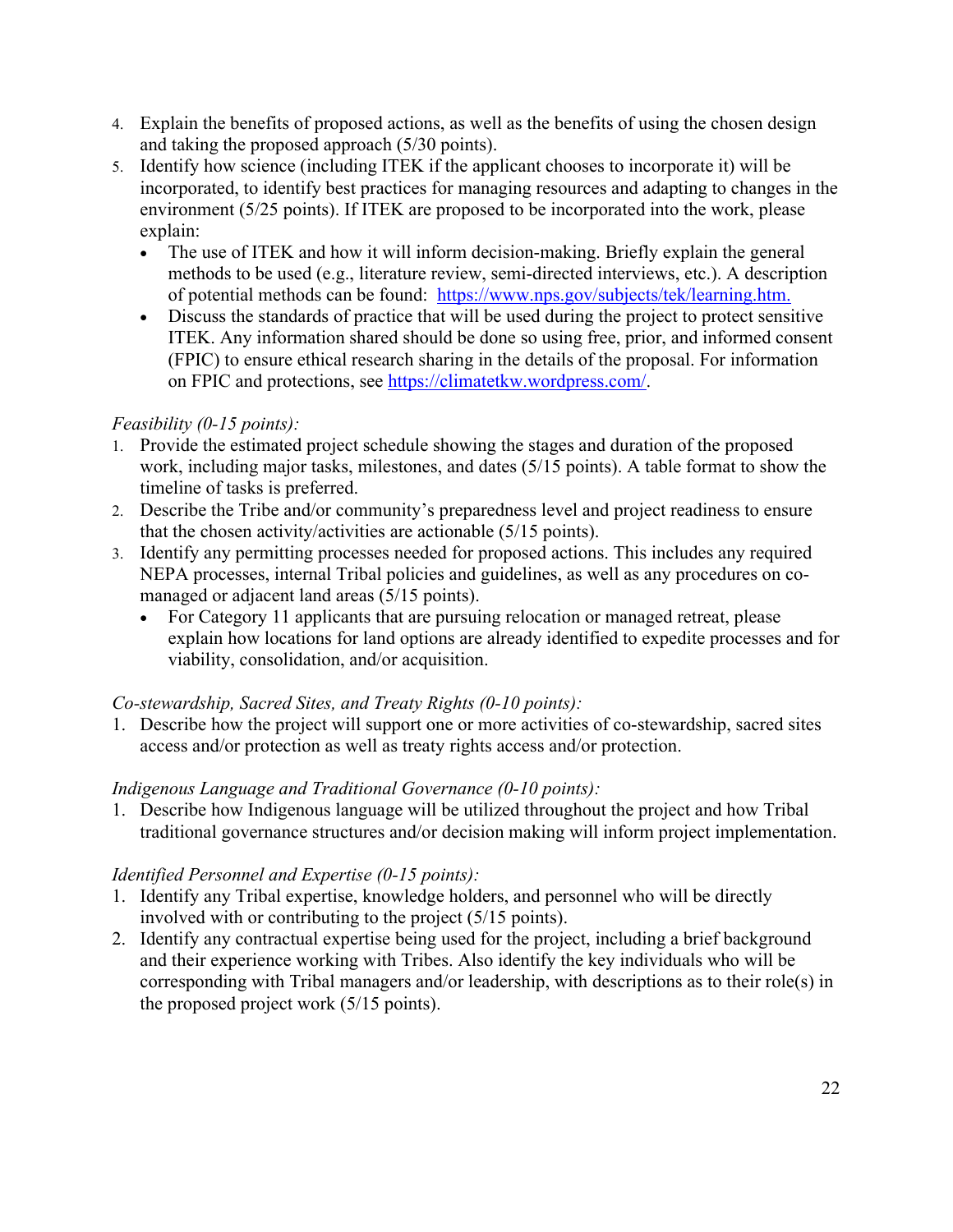3. Describe any standards of practice, Tribal protocols or guidelines, and/or any other frameworks that will help guide the engagement between Tribal expertise and contractor expertise (5/15 points).

#### *Budget (Budget is also Content Requirement 4) (0-20 points):*

Budgets should be reasonable and free of disallowed costs (see section **C. Disallowed Costs**). Budgets should include the following:

- 1. Identify funds requested for the work in the budget table (10/20 points).
- 2. Include a budget narrative. Make sure to link any personnel identified in the budget narrative to the personnel identified in the "Personnel Plan" within the proposal. Personnel rate of pay should be identified, along with number of hours expected to perform project work. Each line item in the budget table should be described in detail in the narrative (10/20 points).
- 3. Append any contractor budget estimates, if they exist.

#### *Relocation, Managed Retreat, or Protect-in-Place Coordinator Activity Standards: Category 12*

Maximum per award: \$150,000 per year for three years

 designed to support Tribes that have limited technical staffing capacity to hire a full time protect-in-place (RMP) plans or implementation actions. Tribes at middle to high risk may apply that coordinator. Communities which are at the highest risk tiers (outlined in the activity with resilience experts, such as other Tribes or regional resilience networks. Please note, while future years for the second or third cohort, pending funding availability. Category 12 applicants Category 12, Relocation, Managed Retreat, and Protect-in-Place (RMP) Coordinator awards are Coordinator. The Coordinator would support and organize community involvement, coordinate with federal and non-federal partners, and develop community relocation, managed retreat, or for **non-competitive** funding for a coordinator for up to three years, as well as cohort training for standards below) will be considered for funding from this Category. Coordinators will have the opportunity to prioritize strategic planning, vulnerability assessments, and data gathering, as well as travel to trainings and coordination meetings with regional resilience efforts, as needed. Permissible activities include attending BIA RMP Coordinator cohort training and consulting this is a non-competitive category, requests may exceed funding, so points allow prioritization of communities with the highest risk for the first cohort. Eligible applicants will be considered in are encouraged to consider also applying for Category 8 funding for an intern to provide additional capacity. *Note: only Federally recognized Tribes are eligible for funding from this Category to directly build Tribal capacity, not Tribal organizations.* 

The following information must be addressed within the proposal:

#### *Risk Level and Current State (0-35 points):*

1. Describe the current state of risk that the Tribe is facing, providing reference to report(s) and/or assessment(s) which identify the Tribal community as either imminently threatened or one of highest risk tier. Include a hyperlink to the document(s). Describe the overall current state of the Tribe's decision-making with respect to RMP decisions. Include: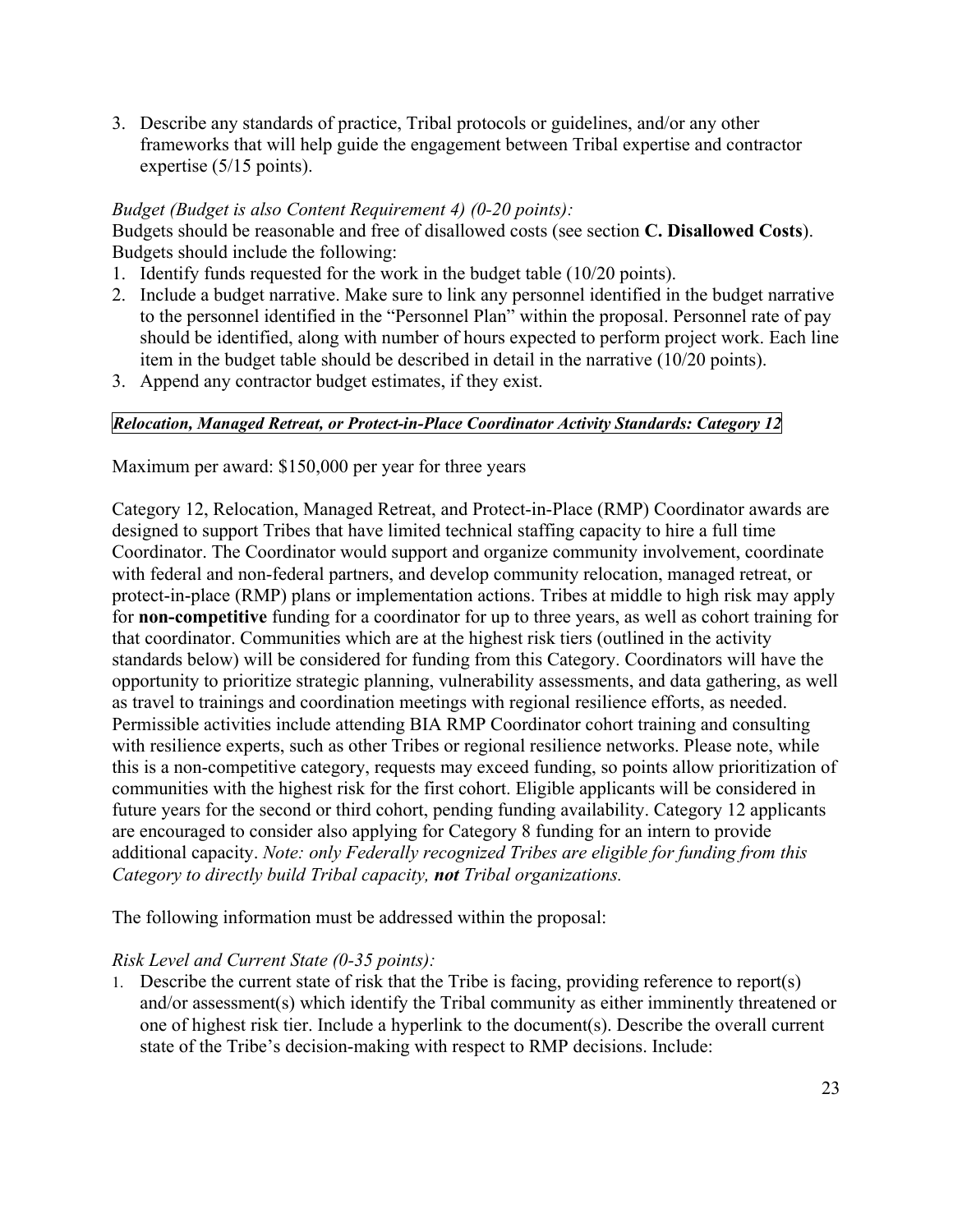- (15/35 points). Include the level of experience and expertise (or lack thereof) of the • Whether the community is already engaged in related efforts and if so, describe how current Tribal staff to address these specific resilience considerations. State whether the Tribe already has an existing and completed RMP plan.
- If applicable, identify any completed or in-progress planning document(s) used to consider and determine community actions, as well as alternatives (10/35 points).
- • State whether the Tribe has an existing Coordinator in place for these efforts, and when though Coordinator funding cannot be used until previous funding is expended. Describe the current funding period ends, if so. Tribes with existing Coordinators may apply, the level of community readiness with respect to community buy-in and the level of leadership engagement (10/35 points).

# *Indigenous Language and Traditional Governance (0-10 points):*

1. Describe how Indigenous language will be utilized by the Coordinator and how Tribal traditional governance structures and/or decision making will inform project implementation.

# *Work Plan and Proposed Project (0-35 points):*

- ensure recruitment activity costs (if any) are reflected in the budget (10/35 points). 1. Provide an overview of the hiring/recruitment plan, including minimum qualifications, and
- 2. Provide a work plan for the Coordinator that identifies needs and next steps toward RMP actions, the percent of FTE (full time equivalent) personnel to be funded, the salary, benefits, and potential training and travel (e.g., for coordination) (10/35 points). Include technology and communication needs (e.g., laptop, cell phone) and ensure these are also reflected in the budget.
	- Ensure that any of those identified activities or items in the work plan are also clearly identified in the budget, and that both the work plan and the budget reflect one another exactly.
- 3. Describe how the proposed actions in the work plan relate to the Tribe's broader planning efforts, including the project purpose, design, and approach (10/35 points).
- 4. State the Tribe's commitment to the resilience cohort trainings put on by BIA and partners, if selected (5/35 points). Note: There is no cost to Tribes for first year RMP Coordinator cohort training.

# *Budget (0-20 points):*

Budgets should be reasonable and free of disallowed costs (see section **C. Disallowed Costs**). Budgets should include the following:

- 1. Identify funds requested for the work in the budget table (10/20 points).
- 2. Include a budget narrative. Make sure to link any personnel identified in the budget narrative to the personnel identified in the "Work Plan" within the proposal. Personnel rate of pay should be identified, along with number of hours expected to perform project work. Each line item in the budget table should be described in detail in the narrative (10/20 points).

# *International ITEK Virtual Exchange Activity Standards: Category 13*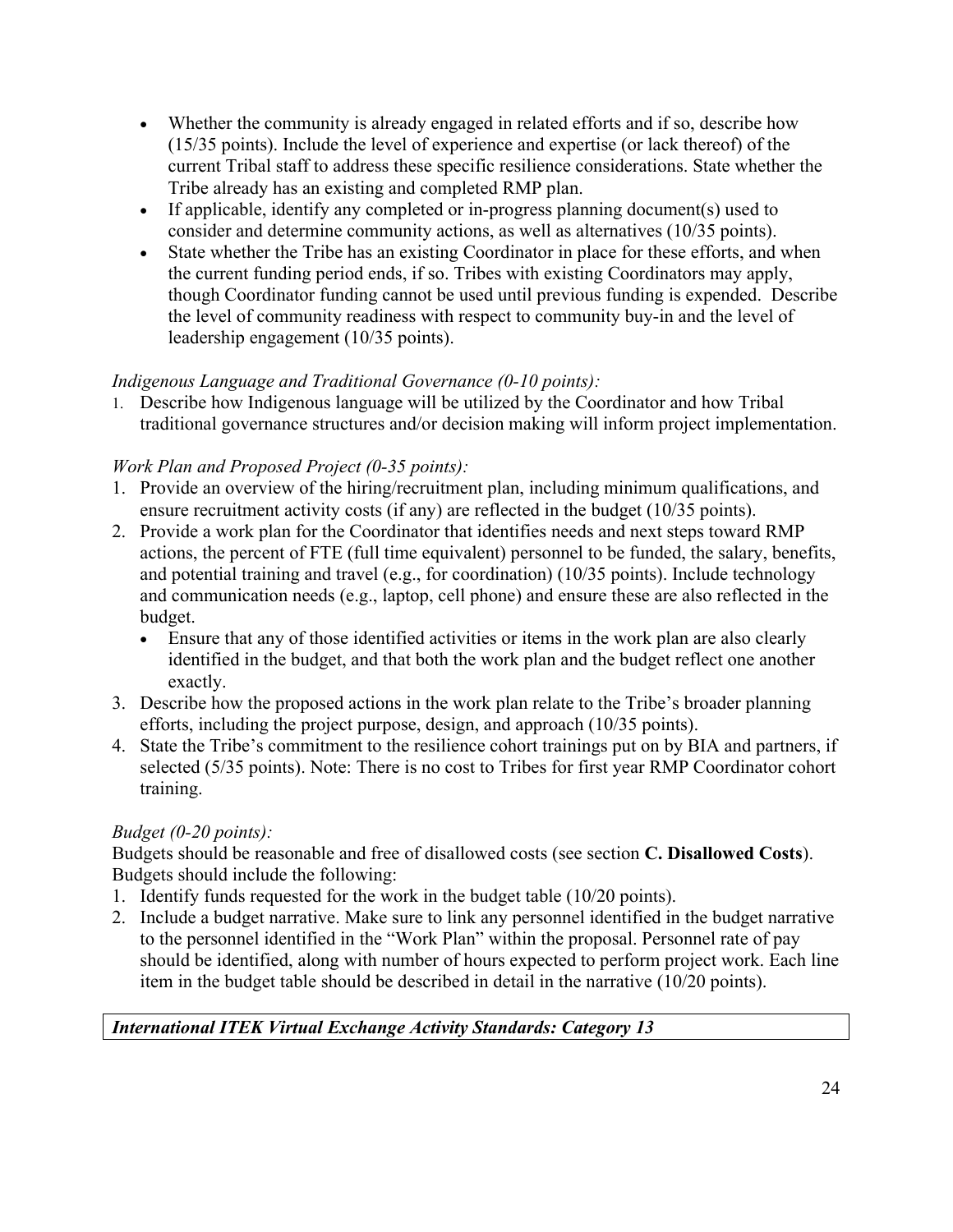#### Maximum per award: \$10,000

 relationships can be formed. This Category offers Indigenous representatives the means to Category 13, International ITEK Virtual Exchange awards are designed to support virtual projects which connect Indigenous peoples and Tribal Nations to one another, particularly through the sharing of ITEK, Indigenous languages, traditional governance, and traditional decision making approaches and methods. Across the world, Indigenous peoples share much in common. By providing a chance to interact personally and discover commonalities with respect to climate change impacts and resilience efforts, meaningful connections and productive virtually connect, share information, and potentially cooperate on projects. Areas of project scope may include education, outreach, media documentation, etc. *Note: international travel will not be funded.* 

## The following information must be addressed within the proposal:

 *Tribe's History with International Indigenous Networks (0-35 points):* 

- 1. Describe the Tribe's history with any international Indigenous network(s), identifying any the Tribe has engaged with in the past, as well as previous experience engaging in similar international groups (15/35 points).
	- If the Tribe has no previous history in any international Indigenous network(s), identify which networks the Tribe is interested in participating in, and why.
	- access and/or protection, as well as Treaty rights access and/or protections around • Consider whether the network(s) focus on co-management opportunities, sacred site Indigenous land and/or resources.
- 2. Describe how the cultural aspects discussed in these exchanges *have benefitted* or *will benefit*  and build upon the Tribe's own knowledge and skill-building (10/35 points).
- 3. Describe how the cultural aspects *discussed* or *to be discussed* in these virtual exchanges are affected by climate change, and as applicable, include examples of methods for sharing ITEK (10/35 points).

## *Indigenous Language and Traditional Governance (0-10 points):*

1. Describe how Indigenous language will be utilized throughout the project and how Tribal traditional governance structures and/or decision making will inform project implementation.

# *Project Description (0-35 points):*

- 1. Identify the proposed international Indigenous network(s) or communities that the Tribe proposes to be engaged in, and why those network(s) (15/35 points). Provide a brief background of the Indigenous network's mission, and how the Tribe's priorities align with this mission.
	- wish to exchange with this group? • For example, are these Indigenous peoples experiencing similar climate change effects, and if so, what are these? What specific interests, resources, or lifeways does your Tribe
- 2. Include a summary of the benefits of sharing ITEK methodology, cultural preservation techniques, promising approaches, etc. in this network(s) setting (10/35 points).
- 3. List the overarching project goals, to include milestones and objectives (10/35 points).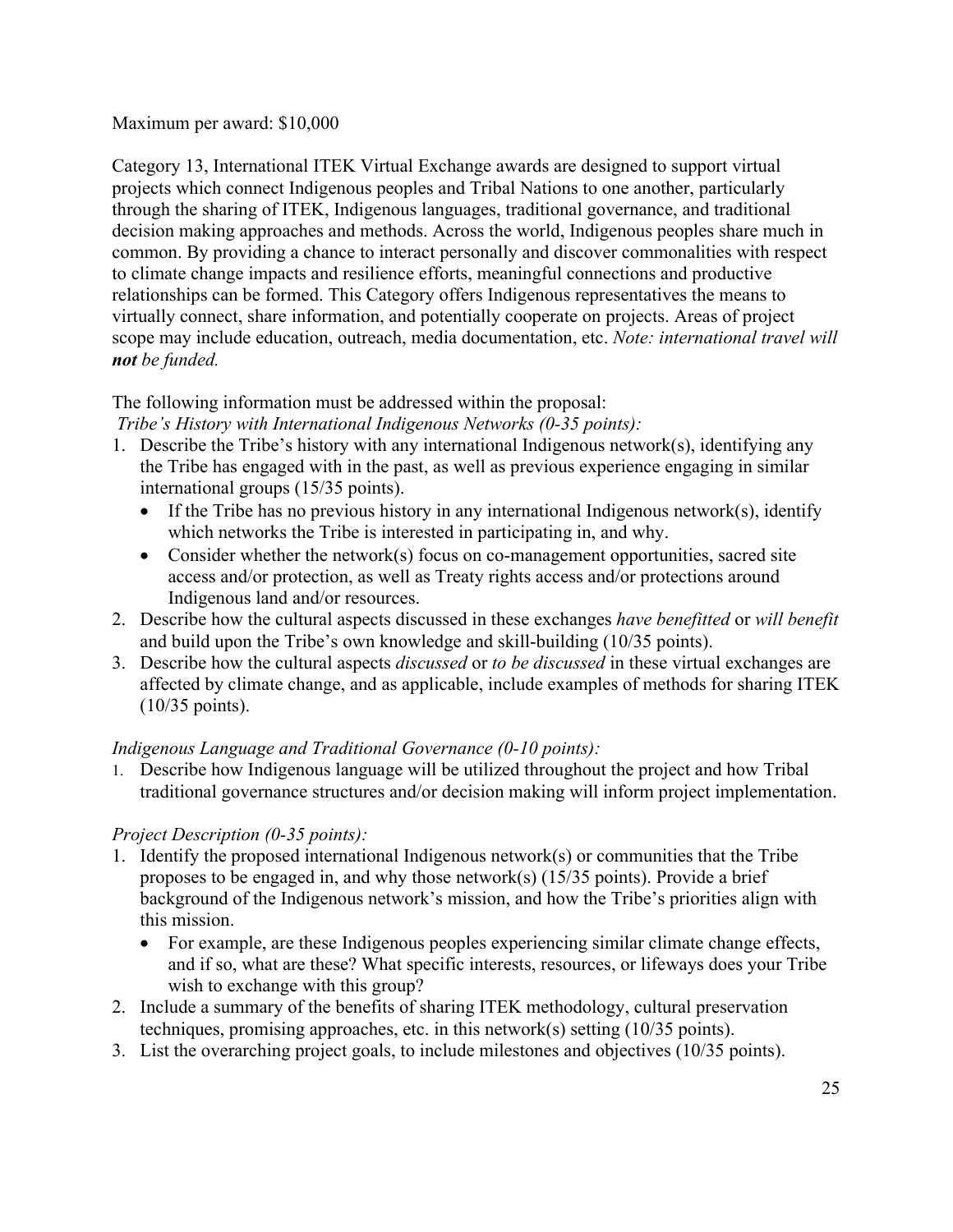## *Budget (Budget is also Content Requirement 4) (0-20 points):*

Budgets should be reasonable and free of disallowed costs (see section **C. Disallowed Costs**). Budgets should include the following:

- 1. Identify funds requested for the work in the budget table (10/20 points).
- project work. Each line item in the budget table should be described in detail in the narrative. *2.* Include a budget narrative. (10/20 points). Make sure to link any personnel identified in the budget narrative to the personnel identified in the "Personnel Plan" within the proposal. Personnel rate of pay should be identified, along with number of hours expected to perform

## **E. Transfer of Funds and Reporting Requirements for Awardees**

 appropriated funds and will be transferred from TCR to the Tribe's region for project officer support via the Office of Self-Governance or Self-Determination program.<br>Annual Reporting Requirements for All Categories: BIA's obligation under this solicitation is contingent on receipt of congressionally

 Reporting dates will be established by the regional AOTR/SAOTRs and written into the accomplishments, problems and results during the year, and 2) a financial report SF-425: a after the end of a project's quarter. During the life of an awarded project, deliverables will include an annual project and/or technical progress update, as well as a final written report addressing components outlined in the scope of work. Both annual written progress and financial status reports are to be submitted to the BIA Project Officer and Self-Determination/ Self-Governance Officials. agreement once the award has been made but will coincide with the federal fiscal year calendar. The annual report consists of two parts: 1) a narrative report: a summary of events, listing of expenditures during each quarter, how the funds were spent, an inventory of equipment purchases  $> $5,000$ , and the amount remaining. Annual reports are due 30 days

#### Final Reporting Requirements for All Categories:

**Delivery Schedules:** The Tribal awardees will deliver all products and data generated under the project to BIA within 90 days after project completion as required by the signed agreement, and may withhold sensitive information (e.g., proprietary Tribal data or ITEK) which may be redacted at the Tribal government's discretion because information in the possession of the BIA or submitted to the BIA throughout the process, including final work product, constitute government records and may be subject to the disclosure to third parties under the Freedom of Information Act (FOIA), 5 U.S.C. 552, and the Department of the Interior's FOIA regulations at 43 CFR part 2, unless a FOIA exemption or exception applies or other provisions of law protect the information.

Digital format requirements for Reports and Data: Reports can be provided in Microsoft Word or Adobe Acrobat PDF formats. Spreadsheet data can be provided in Microsoft Excel, Microsoft Access, or Adobe PDF formats. All vector figures should be converted to PDF format. Raster images can be provided in PDF, JPEG, TIFF, or any of the Windows metafile formats. The Tribe's proposal should account for the requirement that all final products be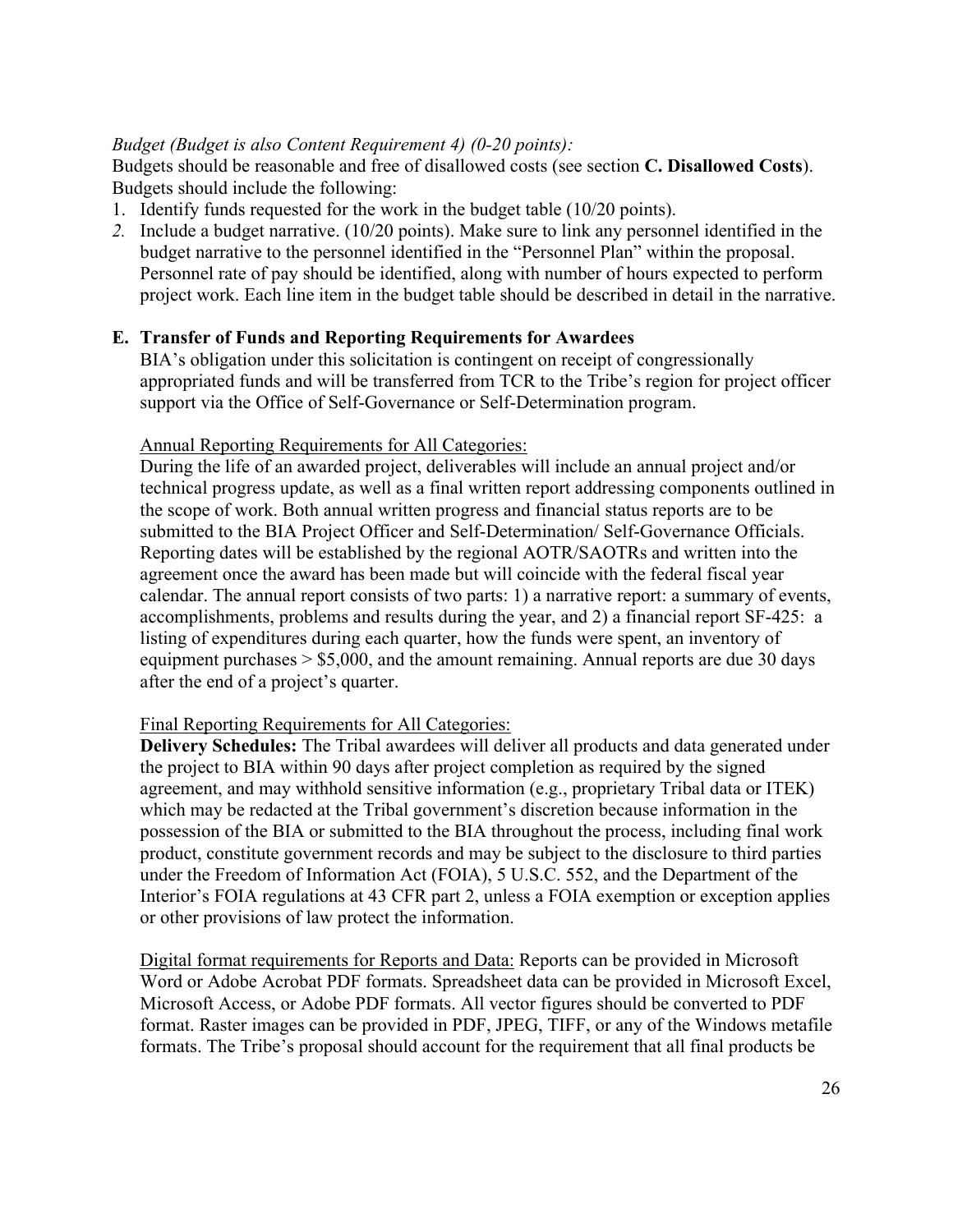delivered in the format described above, one digital copy.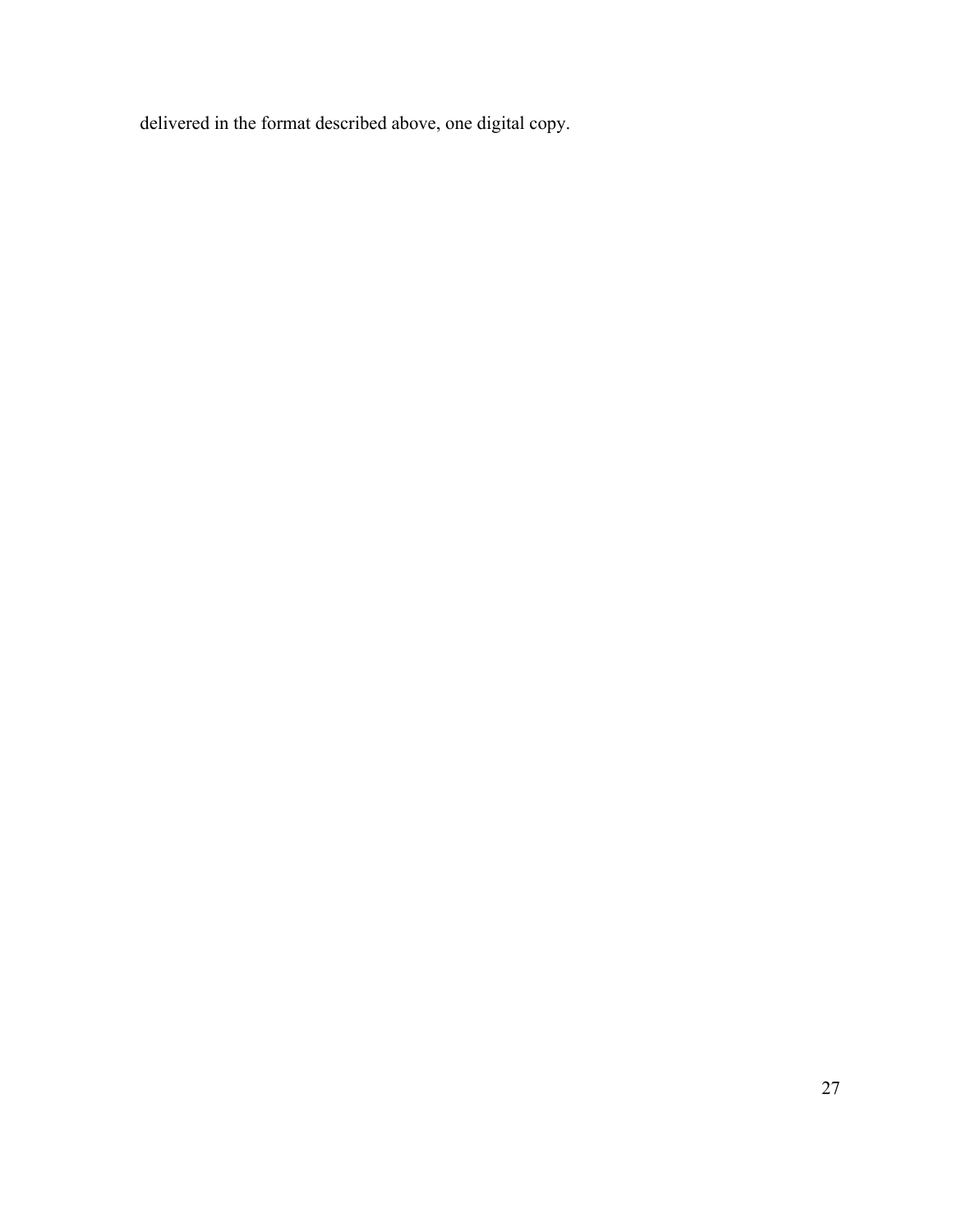## **APPENDIX**

#### **USGS ECO Opps Registration:**

You must setup a new ScienceBase Account at<https://sciencebase.usgs.gov/eco-opps>in order to access the ECO Opps platform. Setting up a new ScienceBase Account instructions are provided below:

Go to [X] and click "Request New ScienceBase Account"

| External / Non-DOI Users                                                                                                                          |
|---------------------------------------------------------------------------------------------------------------------------------------------------|
| Click the button below to access the login page. On the login screen, use the Non-DOI Sciena<br>External Login<br>North Advancement Corp. (2017). |
| Request New ScienceBase Account                                                                                                                   |
| Need to reset your ScienceBase password? Reset Password here.                                                                                     |

Fill out the form and click "Send New User Request Information". Once the form has been successfully submitted, you will see a message confirming this submission. If you get a message that the "user email already exists", please follow the directions for Existing Users (below) and/or reset your password.

| First Name                |  |  |
|---------------------------|--|--|
| <b>CALLS</b><br>Last Name |  |  |
| Email                     |  |  |
| I am not a robot.         |  |  |

[After submitting the "R](mailto:sciencebase@usgs.gov)equest New Account" form, look for an email from [sciencebase@usgs.gov](mailto:sciencebase@usgs.gov). Click to confirm the registration. Once you click the confirmation link in the email, an administrator will need to approve your account. **This process can take up to 24 hours, so you will need to submit at least 24 hours before you plan to begin the application process.** 

|                    | myUSGS Registration Inbox x                                                                                                                                                |
|--------------------|----------------------------------------------------------------------------------------------------------------------------------------------------------------------------|
| $\frac{1}{\alpha}$ | sciencebase@usgs.gov                                                                                                                                                       |
|                    | 10 <sub>1</sub>                                                                                                                                                            |
|                    | myUSGS registration confirmation for hollypadgett+test@gmail.com                                                                                                           |
|                    | To complete registration, click on the following link: https://www.sciencebase.gov/directory/pendingUser/confirmRegistration?uuld=e65367e7-e5a0-458c-9a01-501c5b0758ea&ema |
|                    | Forward<br><b>A</b> Reply<br><b>MA</b> Reply all                                                                                                                           |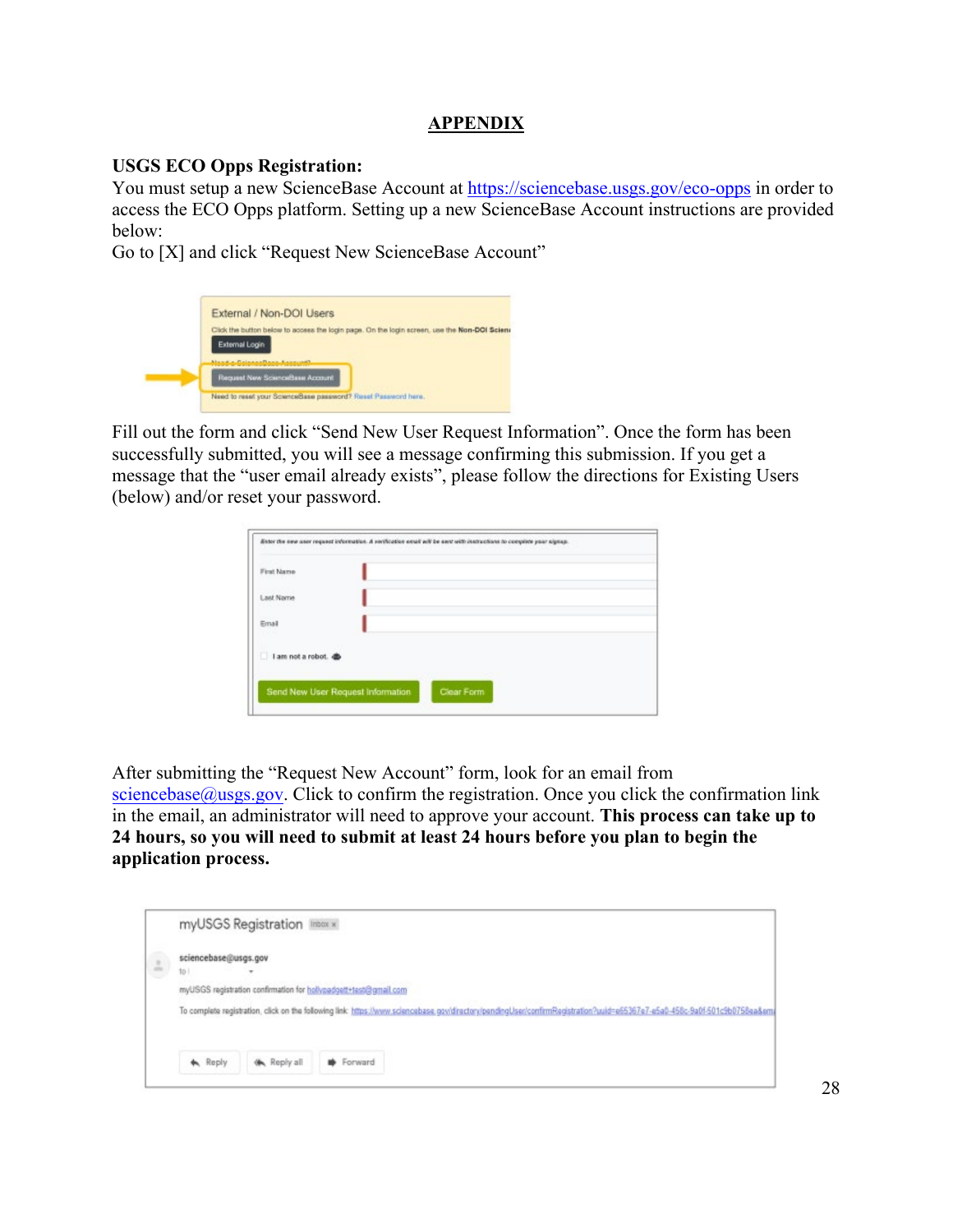Once your account is approved, you will receive a second email from sciencebase $@$ usgs.gov with your username, a temporary password, and a link to change your password.

| New ScienceBase Account Intox x                                                                   |
|---------------------------------------------------------------------------------------------------|
| sciencebase@usgs.gov<br>to hollypadgett+test +                                                    |
| Here's your new ScienceBase account:                                                              |
| usemame: holypadgett-test@gmail.com<br>password:                                                  |
| Passwords expire after 90 days.                                                                   |
| You may change your password by going to https://www.sciencebase.gov/directpry/passwordChangeForm |
|                                                                                                   |

**External Users with Existing Accounts:** if you are an external user (not a DOI or Bureau employee) and have an existing account in ECO Opps, go to [X] and click "External Login".

| External / Non-DOI Users                                                                                         |
|------------------------------------------------------------------------------------------------------------------|
| Inthe button below forecoss the login page. On the login screen, use the Non-DOI Scient<br><b>External Login</b> |
| Need a ScienceBase Account?<br>Request New ScienceBase Account                                                   |
| Need to reset your ScienceBase password? Reset Password here.                                                    |

 On the Login Screen, use the "Non-DOI ScienceBase Accounts" section to log in to ECO Opps. The Username = the email address associated with your account, while the Password is one that you have created. You should have previously replaced the given temporary password with your unique password.

| ScienceBase Usemame     |  |
|-------------------------|--|
| ScienceBase Password    |  |
| Log In with ScienceBase |  |

Please see the instructions on the next page for information on how to apply.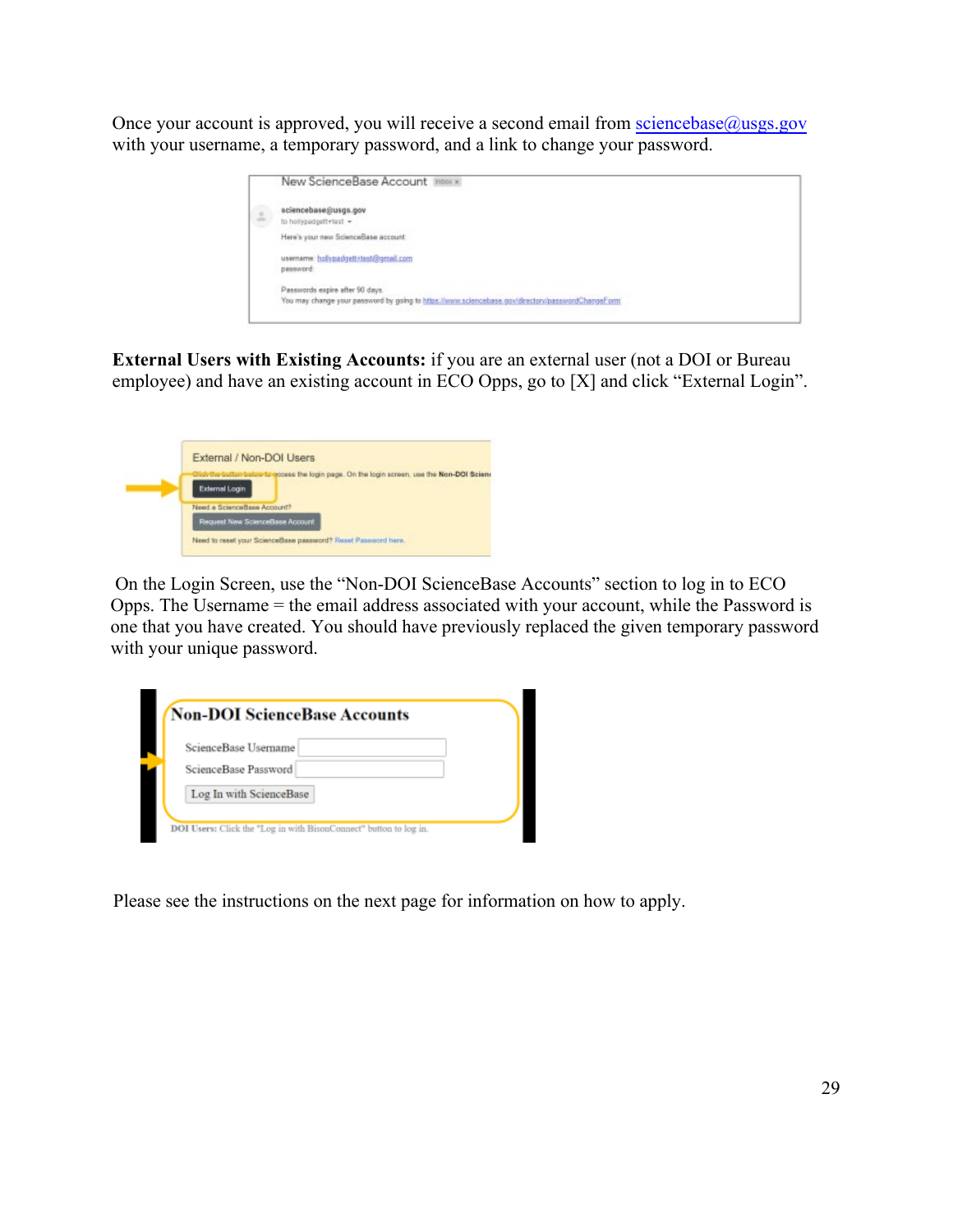# **Application Process:**

 Once you are able to login, you will be able to see the live solicitation events and can search by event name to find the BIA TCR Annual Awards Program solicitation.

| $\circ$<br>$\leftarrow$<br>- 12 |             | □ https://sdencebase.usgs.gow/psm/W/                                                                                                                  |                |          |                                                                                      | ۰<br>G |                   | 110 |
|---------------------------------|-------------|-------------------------------------------------------------------------------------------------------------------------------------------------------|----------------|----------|--------------------------------------------------------------------------------------|--------|-------------------|-----|
|                                 |             | Stundert C Reject Trading C Systems C UK & CASC External Drive C Project Explorer C Website C Lazare C 4263 C Admin C Bookmarkter C COMMS C Trainings |                |          |                                                                                      |        |                   |     |
|                                 |             |                                                                                                                                                       |                |          |                                                                                      |        |                   |     |
| <b>W</b> PSManager              |             |                                                                                                                                                       |                |          |                                                                                      |        | (Sign Out) @ Help |     |
|                                 |             | OR                                                                                                                                                    |                |          |                                                                                      |        |                   |     |
| Funding Opportunities           |             | My Applications<br>My Reviews<br>DN.                                                                                                                  | <b>Reviews</b> |          |                                                                                      |        |                   |     |
| Select CASC                     |             |                                                                                                                                                       | $\sim$         | $+ 2022$ |                                                                                      |        | $x - x$           |     |
| Center                          | ۰<br>Teart: | Solicitation                                                                                                                                          |                | ÷        | Stage                                                                                | ÷      |                   |     |
| Alaska CASC                     | 2022        | <b>Funding Opportunity</b>                                                                                                                            |                |          | Closed                                                                               |        |                   |     |
| Midwest CASC                    | 2022        | Funding Opportunity                                                                                                                                   |                |          | Closed                                                                               |        | ٠                 |     |
| National CASC                   | 2022        | Science to Action (\$2A) Fellowship                                                                                                                   |                |          | Accepting Statements of Interest<br>300 650 00: January 22nd, 2022; 3 days, 12n 23ns |        | n                 |     |
| National CASC                   | 2022        | Diverse Knowledge Systems for climate adaptation (DKS) Fellowship                                                                                     |                |          | Accepting Statements of Interest<br>50) das on January 22rd; 2822; 5 days, 12t 38m   |        | ŋ                 |     |

After clicking on the correct event name, you may download the full solicitation and/or other materials.

| National CASC 2020 FY20 National Fire Synthesis<br>Public URL: https://sciencebase.usgs.gov/rtp/#/5739/National_CASC_2020_FY20_National_Fire_Synthesis_ | Proposals due on: August 14th, 2020; 3 days.<br>Stege: Accepting Proposals<br>19h 42m |
|---------------------------------------------------------------------------------------------------------------------------------------------------------|---------------------------------------------------------------------------------------|
| Center: National CASC<br>Funding Opportunity: FY20 National Fire Synthesis<br>National Fire Synthesis Post Doc Program                                  | ▲ Download Documents/Templates<br>Continue An Application<br>Apply                    |
| Contact information: cancellenge.gov<br>Page Last Medified: January 23, 2020<br>MRI 12.28<br><b>Windle 1211</b>                                         |                                                                                       |

Your full proposal documents may be uploaded to your application on the application page.

| A Developd Documents/Templates                                       |                                                                    | <b><i>CHINE BLADEST</i></b> |
|----------------------------------------------------------------------|--------------------------------------------------------------------|-----------------------------|
| SOI Submission Closed                                                |                                                                    |                             |
| Uploaded<br>documents:                                               | A targe pot tile for testing pot                                   |                             |
| <b>Fingerus Submissions Open</b>                                     |                                                                    |                             |
| Proposal Uploads<br>MUST be PDFs<br>Proposal Uploaded<br>decembrity. | Choose Files No Tie (Rosen<br>A tage politic for testing political |                             |